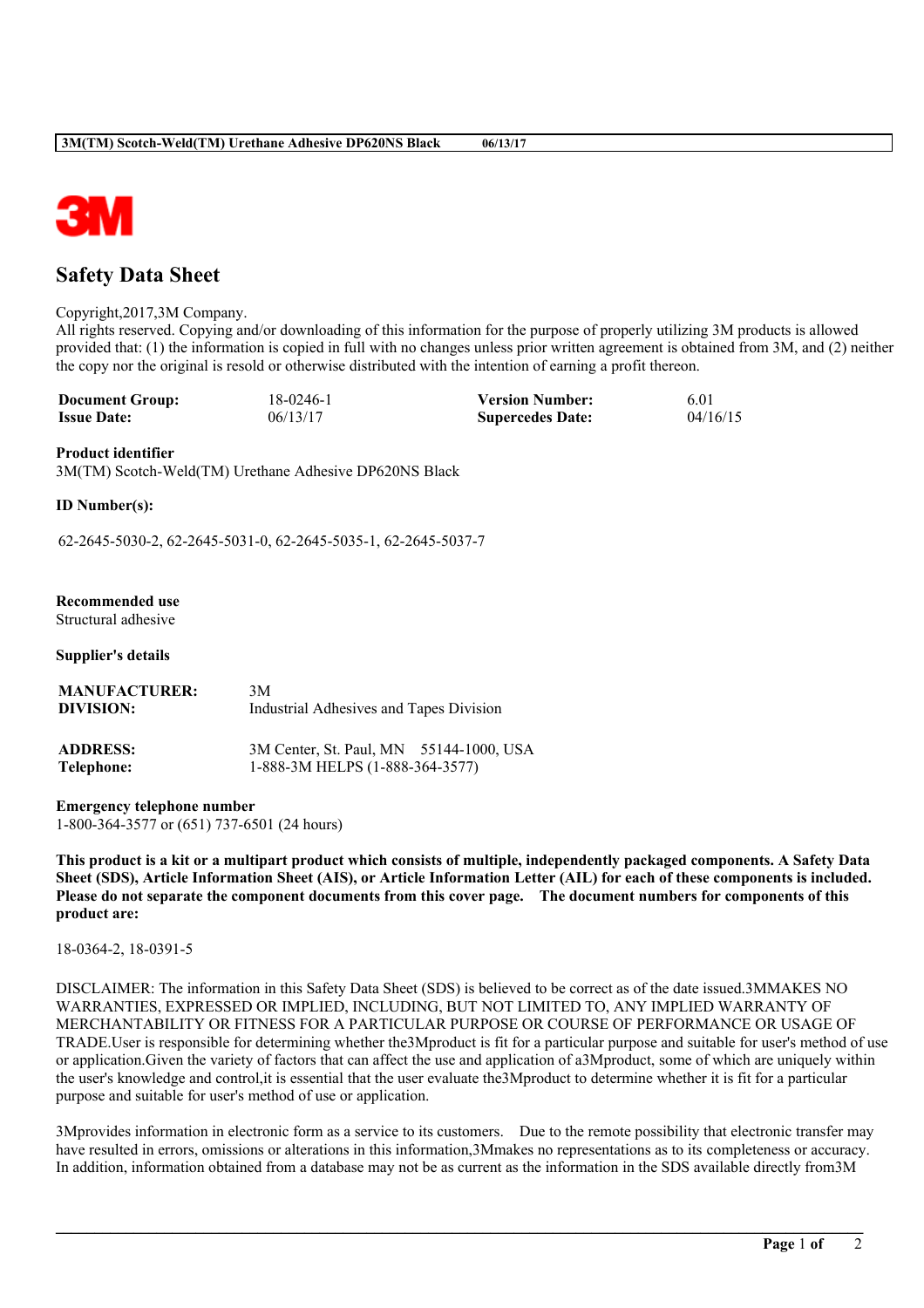**3M(TM) Scotch-Weld(TM) Urethane Adhesive DP620NS Black 06/13/17**

**3M USA SDSs are available at www.3M.com**

**\_\_\_\_\_\_\_\_\_\_\_\_\_\_\_\_\_\_\_\_\_\_\_\_\_\_\_\_\_\_\_\_\_\_\_\_\_\_\_\_\_\_\_\_\_\_\_\_\_\_\_\_\_\_\_\_\_\_\_\_\_\_\_\_\_\_\_\_\_\_\_\_\_\_\_\_\_\_\_\_\_\_\_\_\_\_\_\_\_\_\_\_\_\_\_\_\_\_\_\_\_\_\_\_**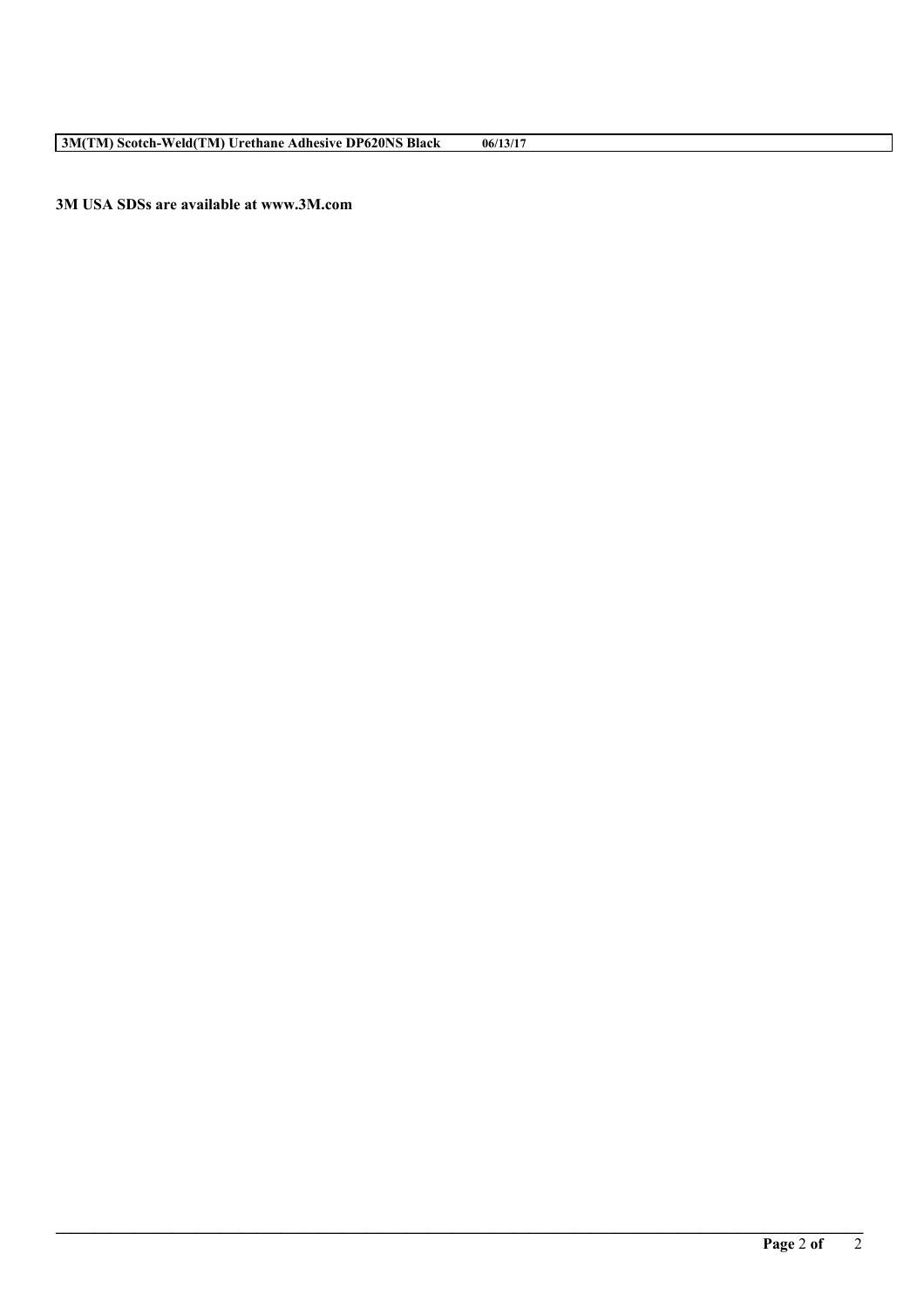

# **Safety Data Sheet**

### Copyright,2018,3M Company.

All rights reserved. Copying and/or downloading of this information for the purpose of properly utilizing 3M products is allowed provided that: (1) the information is copied in full with no changes unless prior written agreement is obtained from 3M, and (2) neither the copy nor the original is resold or otherwise distributed with the intention of earning a profit thereon.

 $\mathcal{L}_\mathcal{L} = \mathcal{L}_\mathcal{L} = \mathcal{L}_\mathcal{L} = \mathcal{L}_\mathcal{L} = \mathcal{L}_\mathcal{L} = \mathcal{L}_\mathcal{L} = \mathcal{L}_\mathcal{L} = \mathcal{L}_\mathcal{L} = \mathcal{L}_\mathcal{L} = \mathcal{L}_\mathcal{L} = \mathcal{L}_\mathcal{L} = \mathcal{L}_\mathcal{L} = \mathcal{L}_\mathcal{L} = \mathcal{L}_\mathcal{L} = \mathcal{L}_\mathcal{L} = \mathcal{L}_\mathcal{L} = \mathcal{L}_\mathcal{L}$ 

| <b>Document Group:</b> | 18-0364-2 | <b>Version Number:</b>  | 17.00    |
|------------------------|-----------|-------------------------|----------|
| <b>Issue Date:</b>     | 10/22/18  | <b>Supercedes Date:</b> | 06/19/18 |

# **SECTION 1: Identification**

### **1.1. Product identifier**

3M(TM) Scotch-Weld(TM) Urethane Adhesive DP620NS Black and Urethane Adhesive 620NS Black, Part A

### **Product Identification Numbers** 62-2745-8530-6, 62-2745-8531-4, 62-2745-9531-3 7010329537, 7010301034

### **1.2. Recommended use and restrictions on use**

**Recommended use** Two-part urethane adhesive/sealant., Structural adhesive

| 1.3. Supplier's details |                                         |
|-------------------------|-----------------------------------------|
| <b>MANUFACTURER:</b>    | 3M                                      |
| DIVISION:               | Industrial Adhesives and Tapes Division |
| <b>ADDRESS:</b>         | 3M Center, St. Paul, MN 55144-1000, USA |
| Telephone:              | 1-888-3M HELPS (1-888-364-3577)         |

**1.4. Emergency telephone number** 1-800-364-3577 or (651) 737-6501 (24 hours)

Formerly known as DYNAMix™ Sheet Metal Bonding Adhesive 6188-1.

# **SECTION 2: Hazard identification**

### **2.1. Hazard classification**

Serious Eye Damage/Irritation: Category 2A. Skin Corrosion/Irritation: Category 2. Respiratory Sensitizer: Category 1. Skin Sensitizer: Category 1. Specific Target Organ Toxicity (single exposure): Category 3. Specific Target Organ Toxicity (repeated exposure): Category 1.

**2.2. Label elements Signal word** Danger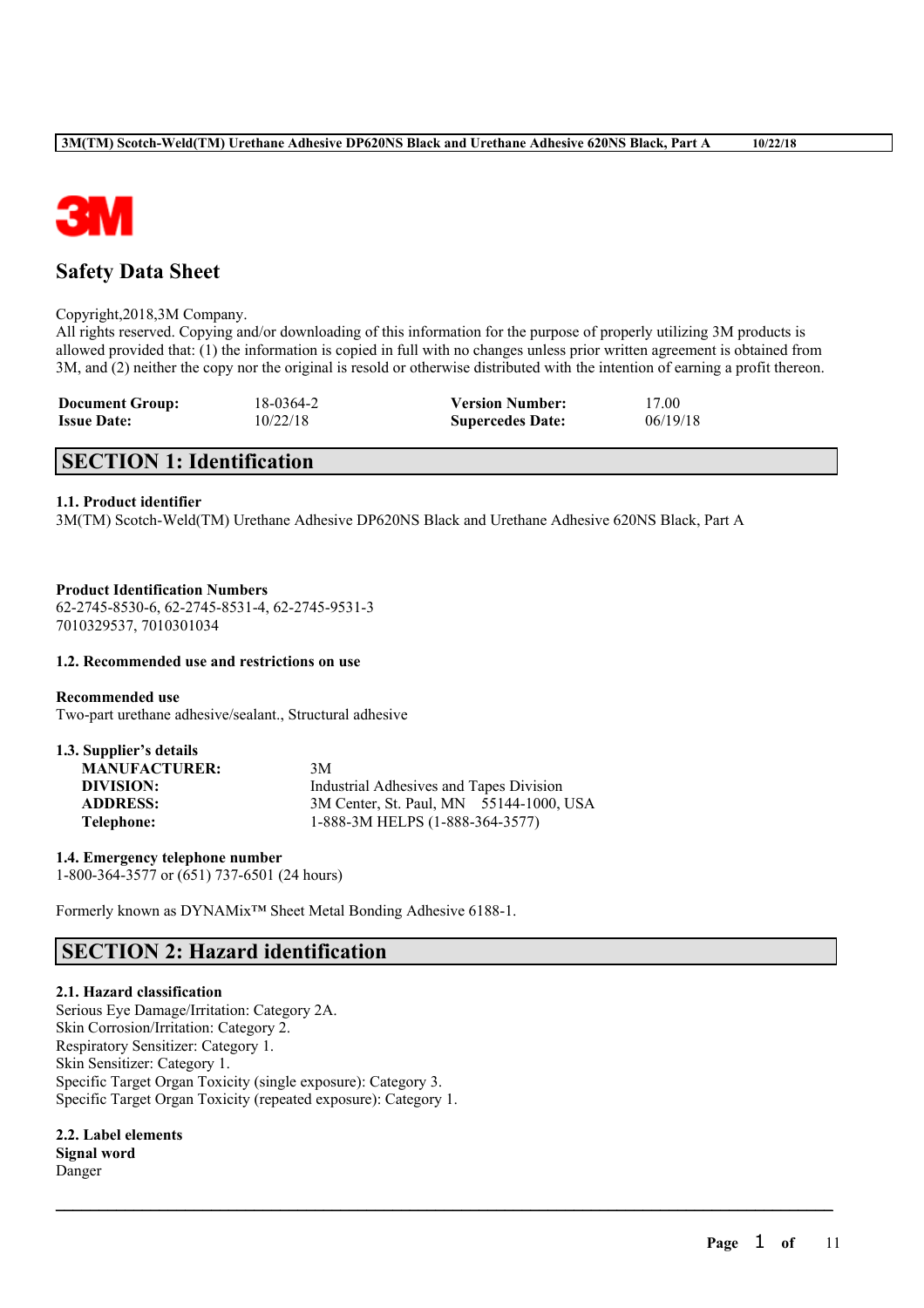### **Symbols** Exclamation mark | Health Hazard |

### **Pictograms**



**Hazard Statements** Causes serious eye irritation. Causes skin irritation. May cause allergy or asthma symptoms or breathing difficulties if inhaled. May cause an allergic skin reaction. May cause respiratory irritation.

Causes damage to organs through prolonged or repeated exposure: respiratory system |

### **Precautionary Statements**

### **Prevention:**

Do not breathe dust/fume/gas/mist/vapors/spray. Use only outdoors or in a well-ventilated area. In case of inadequate ventilation wear respiratory protection. Wear protective gloves and eye/face protection. Do not eat, drink or smoke when using this product. Wash thoroughly after handling. Contaminated work clothing must not be allowed out of the workplace.

### **Response:**

IF INHALED: Remove person to fresh air and keep comfortable for breathing. If experiencing respiratory symptoms: Call a POISON CENTER or doctor/physician. IF IN EYES: Rinse cautiously with water for several minutes. Remove contact lenses, if present and easy to do. Continue rinsing. If eye irritation persists: Get medical advice/attention. IF ON SKIN: Wash with plenty of soap and water. If skin irritation or rash occurs: Get medical advice/attention. Take off contaminated clothing and wash it before reuse. Get medical advice/attention if you feel unwell.

### **Storage:**

Keep container tightly closed. Store locked up in a well-ventilated place.

### **Disposal:**

Dispose of contents/container in accordance with applicable local/regional/national/international regulations.

### **Supplemental Information:**

Persons previously sensitized to isocyanates may develop a cross-sensitization reaction to other isocyanates.

 $\mathcal{L}_\mathcal{L} = \mathcal{L}_\mathcal{L} = \mathcal{L}_\mathcal{L} = \mathcal{L}_\mathcal{L} = \mathcal{L}_\mathcal{L} = \mathcal{L}_\mathcal{L} = \mathcal{L}_\mathcal{L} = \mathcal{L}_\mathcal{L} = \mathcal{L}_\mathcal{L} = \mathcal{L}_\mathcal{L} = \mathcal{L}_\mathcal{L} = \mathcal{L}_\mathcal{L} = \mathcal{L}_\mathcal{L} = \mathcal{L}_\mathcal{L} = \mathcal{L}_\mathcal{L} = \mathcal{L}_\mathcal{L} = \mathcal{L}_\mathcal{L}$ 

# **SECTION 3: Composition/information on ingredients**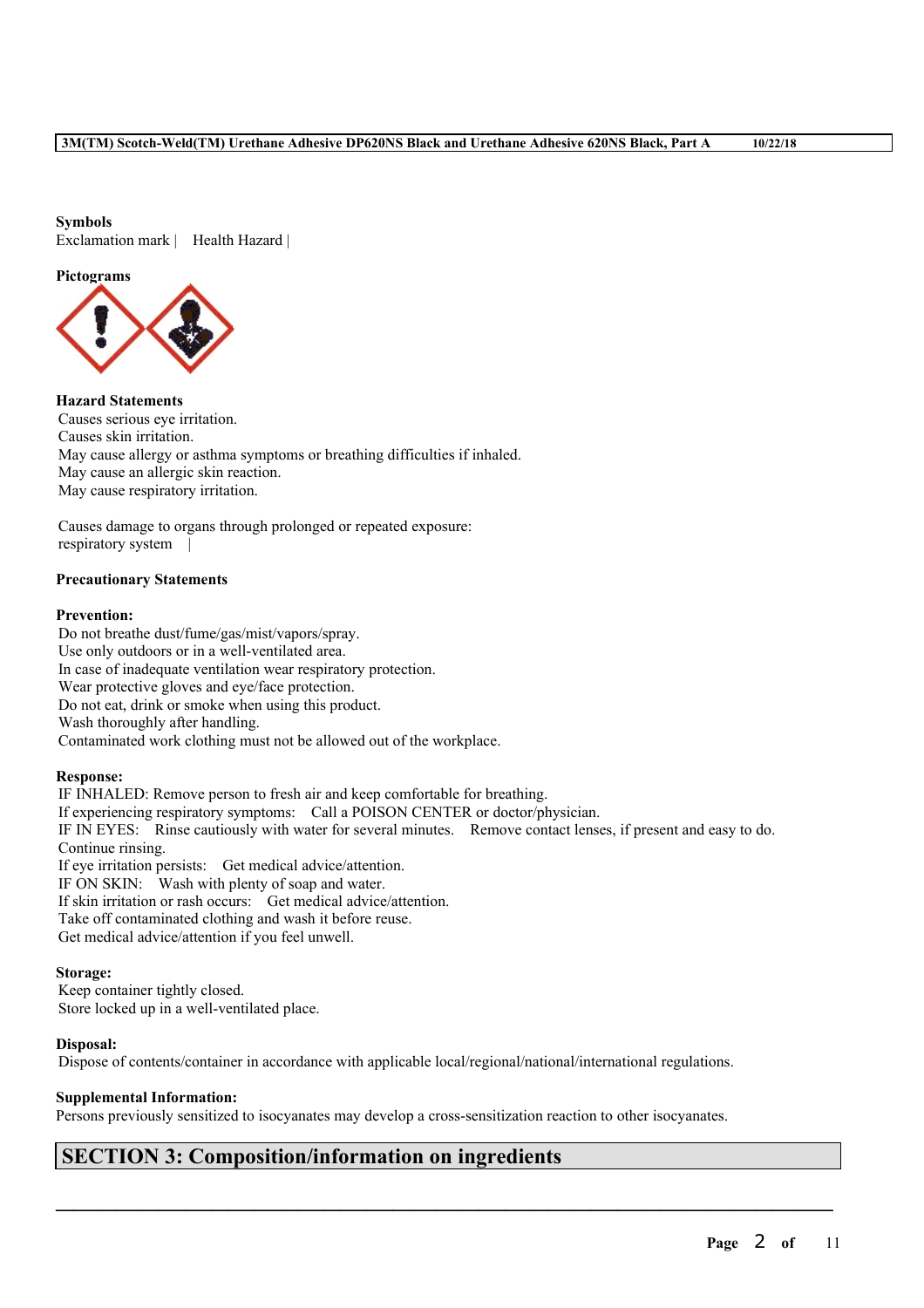| Ingredient                              | C.A.S. No.        | $\frac{9}{6}$ by Wt       |
|-----------------------------------------|-------------------|---------------------------|
| 4,4'-diphenylmethane diisocyanate       | $101-68-8$        | 30 - 60 Trade Secret *    |
| diphenylmethanediisocyanate prepolymer  | 68424-09-9        | 15 - 40 Trade Secret $*$  |
| poly(diphenylmethane-4,4'-diisocyanate) | $125686 - 28 - 6$ | 15 - 40 Trade Secret *    |
| silane ester derivative                 | 24801-88-5        | $\leq$ 1 Trade Secret *   |
| carbon black                            | 1333-86-4         | $\leq$ 0.5 Trade Secret * |

\*The specific chemical identity and/or exact percentage (concentration) of this composition has been withheld as a trade secret.

# **SECTION 4: First aid measures**

### **4.1. Description of first aid measures**

### **Inhalation:**

Remove person to fresh air. If you feel unwell, get medical attention.

### **Skin Contact:**

Immediately wash with soap and water. Remove contaminated clothing and wash before reuse. If signs/symptoms develop, get medical attention.

### **Eye Contact:**

Immediately flush with large amounts of water. Remove contact lenses if easy to do. Continue rinsing. Get medical attention.

### **If Swallowed:**

Rinse mouth. If you feel unwell, get medical attention.

### **4.2. Most important symptoms and effects, both acute and delayed**

See Section 11.1. Information on toxicological effects.

### **4.3. Indication of any immediate medical attention and special treatment required** Not applicable

# **SECTION 5: Fire-fighting measures**

### **5.1. Suitable extinguishing media**

In case of fire: Use a fire fighting agent suitable for ordinary combustible material such as water or foam to extinguish.

### **5.2. Special hazards arising from the substance or mixture**

None inherent in this product.

### **Hazardous Decomposition or By-Products**

| <b>Substance</b>              | Condition |
|-------------------------------|-----------|
| Carbon monoxide               | During Co |
| Carbon dioxide                | During Co |
| Hydrogen Cyanide              | During Co |
| Oxides of Nitrogen            | During Co |
| Toxic Vapor, Gas, Particulate | During Co |

**Puring Combustion Puring Combustion** Juring Combustion **Ouring Combustion Juring Combustion** 

### **5.3. Special protective actions for fire-fighters**

Wear full protective clothing, including helmet, self-contained, positive pressure or pressure demand breathing apparatus, bunker coat and pants, bands around arms, waist and legs, face mask, and protective covering for exposed areas of the head.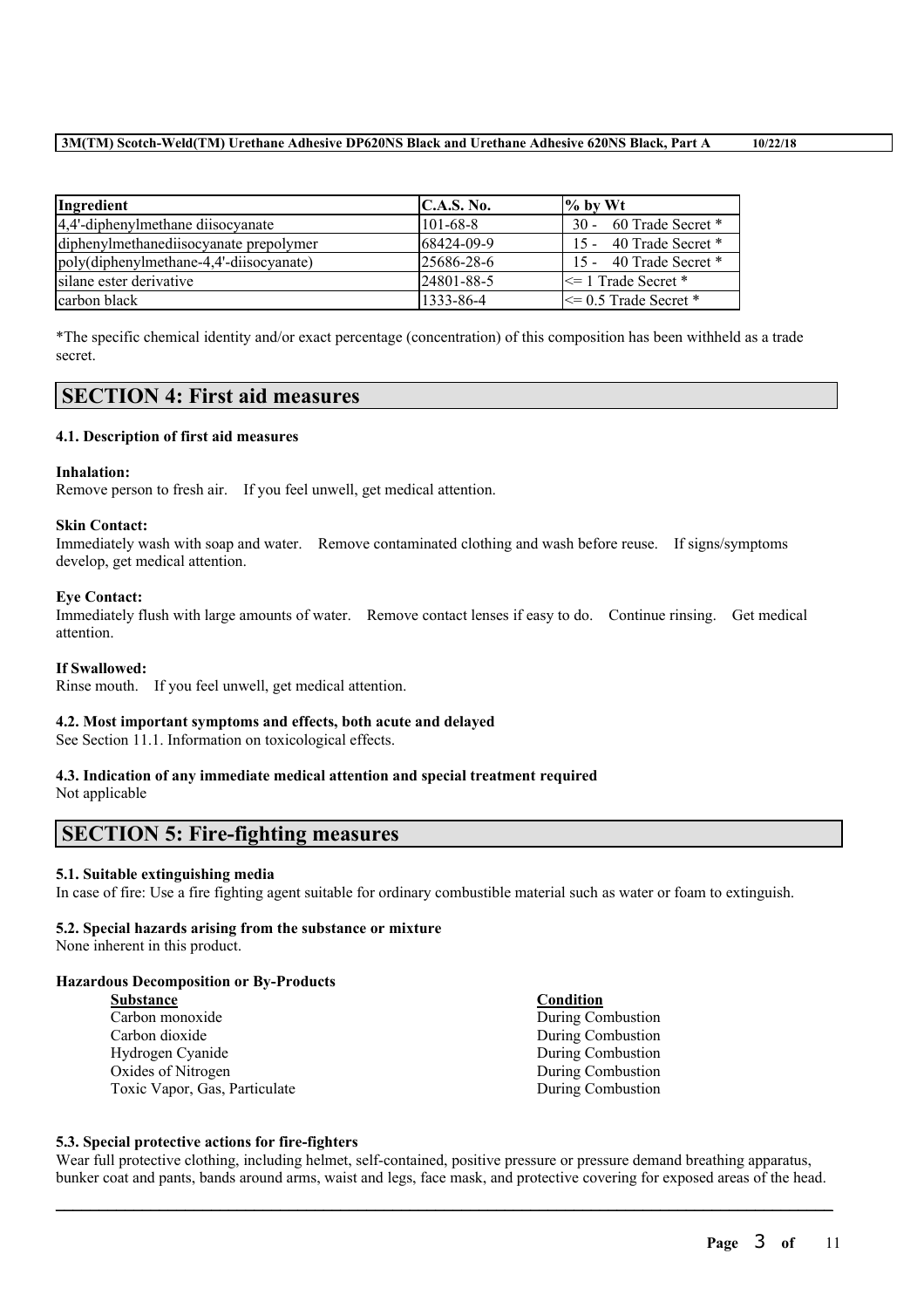# **SECTION 6: Accidental release measures**

### **6.1. Personal precautions, protective equipment and emergency procedures**

Evacuate area. Ventilate the area with fresh air. For large spill, or spills in confined spaces, provide mechanical ventilation to disperse or exhaust vapors, in accordance with good industrial hygiene practice. Refer to other sections of this SDS for information regarding physical and health hazards, respiratory protection, ventilation, and personal protective equipment.

### **6.2. Environmental precautions**

Avoid release to the environment. For larger spills, cover drains and build dikes to prevent entry into sewer systems or bodies of water.

### **6.3. Methods and material for containment and cleaning up**

Contain spill. Pour isocyanate decontaminant solution (90% water, 8% concentrated ammonia, 2% detergent) on spill and allow to react for 10 minutes. Or pour water on spill and allow to react for more than 30 minutes. Cover with absorbent material. Working from around the edges of the spill inward, cover with bentonite, vermiculite, or commercially available inorganic absorbent material. Mix in sufficient absorbent until it appears dry. Remember, adding an absorbent material does not remove a physical, health, or environmental hazard. Collect as much of the spilled material as possible. Place in a container approved for transportation by appropriate authorities, but do not seal the container for 48 hours to avoid pressure build-up. Clean up residue with an appropriate solvent selected by a qualified and authorized person. Ventilate the area with fresh air. Read and follow safety precautions on the solvent label and SDS. Dispose of collected material as soon as possible in accordance with applicable local/regional/national/international regulations.

# **SECTION 7: Handling and storage**

### **7.1. Precautions for safe handling**

For industrial/occupational use only. Not for consumer sale or use. Do not breathe dust/fume/gas/mist/vapors/spray. Do not get in eyes, on skin, or on clothing. Do not eat, drink or smoke when using this product. Wash thoroughly after handling. Contaminated work clothing should not be allowed out of the workplace. Avoid release to the environment. Wash contaminated clothing before reuse.

### **7.2. Conditions for safe storage including any incompatibilities**

Store in a well-ventilated place. Keep container tightly closed to prevent contamination with water or air. If contamination is suspected, do not reseal container. Store away from acids. Store away from strong bases.

# **SECTION 8: Exposure controls/personal protection**

### **8.1. Control parameters**

### **Occupational exposure limits**

If a component is disclosed in section 3 but does not appear in the table below, an occupational exposure limit is not available for the component.

| Ingredient               | <b>C.A.S. No.</b> | Agency       | Limit type                                        | <b>Additional Comments</b> |
|--------------------------|-------------------|--------------|---------------------------------------------------|----------------------------|
| $4,4'$ -diphenylmethane  | $101 - 68 - 8$    | <b>ACGIH</b> | $TWA:0.005$ ppm                                   |                            |
| diisocyanate             |                   |              |                                                   |                            |
| $ 4,4$ '-diphenylmethane | $101 - 68 - 8$    | IOSHA        | $\text{CEIL}:0.2 \text{ mg/m}3(0.02 \text{ ppm})$ |                            |
| diisocyanate             |                   |              |                                                   |                            |
| carbon black             | 1333-86-4         | ACGIH        | TWA(inhalable fraction):3                         | A3: Confirmed animal       |
|                          |                   |              | mg/m3                                             | carcin.                    |
| carbon black             | 1333-86-4         | <b>OSHA</b>  | TWA:3.5 mg/m3                                     |                            |

 $\mathcal{L}_\mathcal{L} = \mathcal{L}_\mathcal{L} = \mathcal{L}_\mathcal{L} = \mathcal{L}_\mathcal{L} = \mathcal{L}_\mathcal{L} = \mathcal{L}_\mathcal{L} = \mathcal{L}_\mathcal{L} = \mathcal{L}_\mathcal{L} = \mathcal{L}_\mathcal{L} = \mathcal{L}_\mathcal{L} = \mathcal{L}_\mathcal{L} = \mathcal{L}_\mathcal{L} = \mathcal{L}_\mathcal{L} = \mathcal{L}_\mathcal{L} = \mathcal{L}_\mathcal{L} = \mathcal{L}_\mathcal{L} = \mathcal{L}_\mathcal{L}$ 

ACGIH : American Conference of Governmental Industrial Hygienists

AIHA : American Industrial Hygiene Association

CMRG : Chemical Manufacturer's Recommended Guidelines

OSHA : United States Department of Labor - Occupational Safety and Health Administration

TWA: Time-Weighted-Average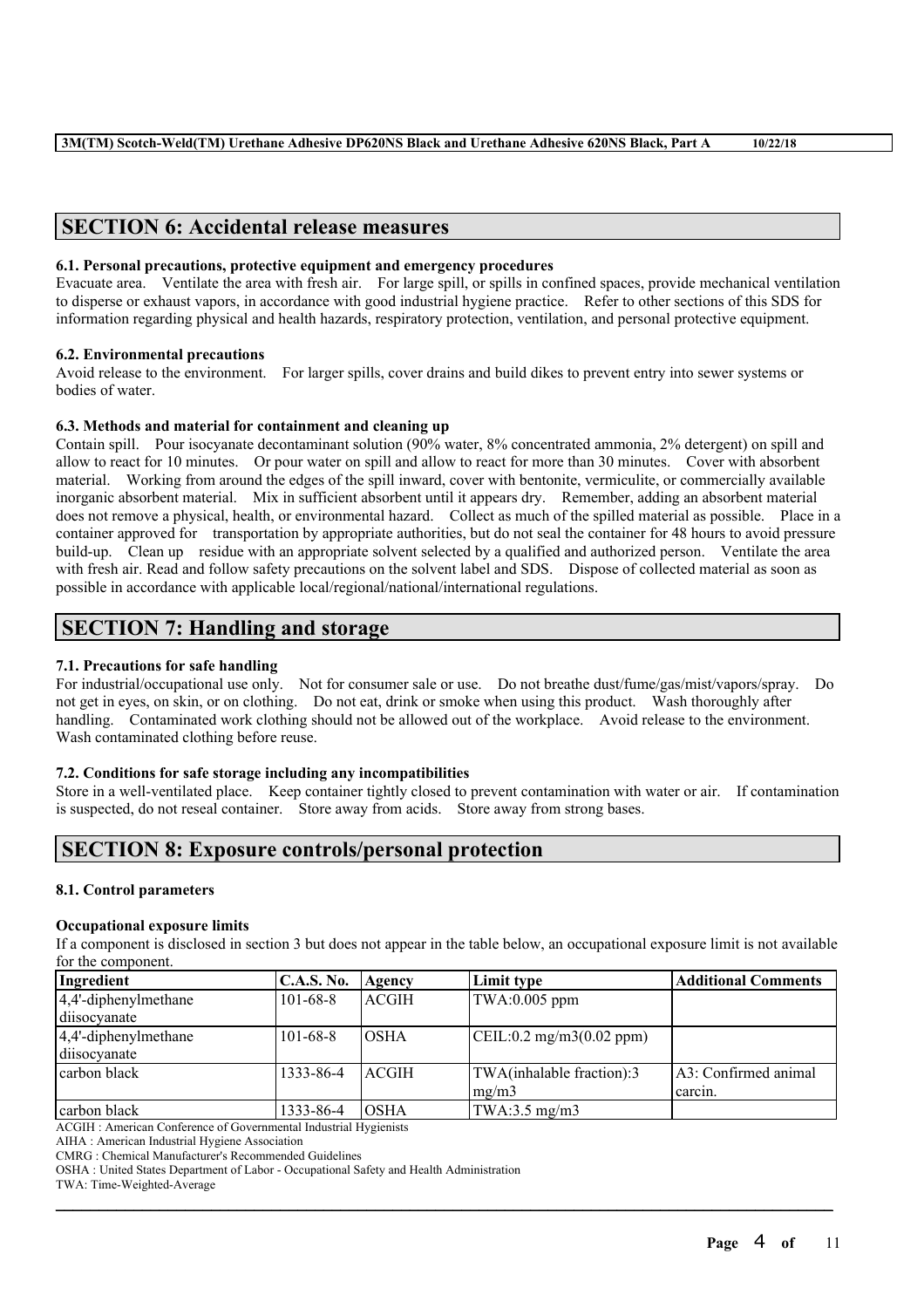STEL: Short Term Exposure Limit CEIL: Ceiling

### **8.2. Exposure controls**

### **8.2.1. Engineering controls**

Use general dilution ventilation and/or local exhaust ventilation to control airborne exposures to below relevant Exposure Limits and/or control dust/fume/gas/mist/vapors/spray. If ventilation is not adequate, use respiratory protection equipment.

### **8.2.2. Personal protective equipment (PPE)**

### **Eye/face protection**

Select and use eye/face protection to prevent contact based on the results of an exposure assessment. The following eye/face protection(s) are recommended: Indirect Vented Goggles

### **Skin/hand protection**

Select and use gloves and/or protective clothing approved to relevant local standards to prevent skin contact based on the results of an exposure assessment. Selection should be based on use factors such as exposure levels, concentration of the substance or mixture, frequency and duration, physical challenges such as temperature extremes, and other use conditions. Consult with your glove and/or protective clothing manufacturer for selection of appropriate compatible gloves/protective clothing.

Gloves made from the following material(s) are recommended: Neoprene Nitrile Rubber Natural Rubber

### **Respiratory protection**

An exposure assessment may be needed to decide if a respirator is required. If a respirator is needed, use respirators as part of a full respiratory protection program. Based on the results of the exposure assessment, select from the following respirator type(s) to reduce inhalation exposure:

Half facepiece or full facepiece air-purifying respirator suitable for organic vapors and particulates

For questions about suitability for a specific application, consult with your respirator manufacturer.

# **SECTION 9: Physical and chemical properties**

### **9.1. Information on basic physical and chemical properties**

| <b>General Physical Form:</b>    | Liquid                                                  |
|----------------------------------|---------------------------------------------------------|
| <b>Specific Physical Form:</b>   | <b>Viscous</b>                                          |
| Odor, Color, Grade:              | Low or no detectable odor, black.                       |
| <b>Odor threshold</b>            | No Data Available                                       |
| pН                               | Not Applicable                                          |
| <b>Melting point</b>             | No Data Available                                       |
| <b>Boiling Point</b>             | $>=$ 400 °F                                             |
| <b>Flash Point</b>               | $>=$ 290 °F [ <i>Test Method:</i> Tagliabue Closed Cup] |
| <b>Evaporation rate</b>          | $\leq 1$ [Details: Gels with exposure to humidity.]     |
| <b>Flammability</b> (solid, gas) | Not Applicable                                          |
| <b>Flammable Limits(LEL)</b>     | Not Applicable                                          |
| <b>Flammable Limits (UEL)</b>    | Not Applicable                                          |
| <b>Vapor Pressure</b>            | $\leq$ =0.000004 mmHg [@ 68 °F]                         |
| <b>Vapor Density</b>             | $>=1$ [Ref Std:AIR=1]                                   |
| <b>Density</b>                   | $1.11$ g/ml                                             |
| <b>Specific Gravity</b>          | 1.11 $[RefStd:WATER=1]$                                 |
| <b>Solubility in Water</b>       | Negligible                                              |
|                                  |                                                         |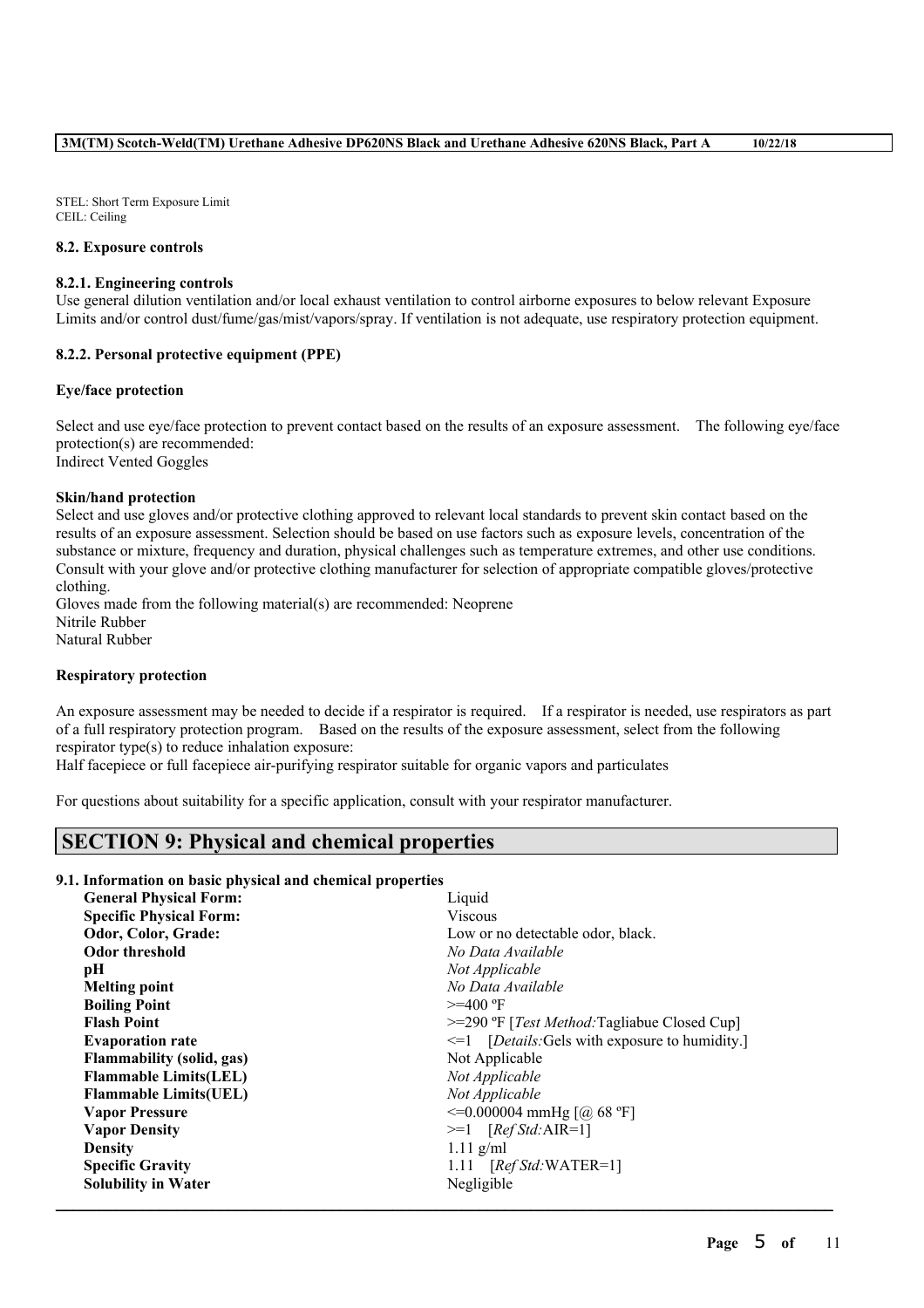| Solubility- non-water                     | No Data Available                                                                               |
|-------------------------------------------|-------------------------------------------------------------------------------------------------|
| Partition coefficient: n-octanol/water    | No Data Available                                                                               |
| <b>Autoignition temperature</b>           | Not Applicable                                                                                  |
| <b>Decomposition temperature</b>          | No Data Available                                                                               |
| <b>Viscosity</b>                          | 2,400 - 3,700 centipoise                                                                        |
| <b>Hazardous Air Pollutants</b>           | $\leq$ 60 % weight [Test Method: Calculated]                                                    |
| Molecular weight                          | No Data Available                                                                               |
| VOC Less H2O & Exempt Solvents            | 0 g/l [Test Method: calculated SCAQMD rule 443.1]                                               |
|                                           | [Details: when used as intended with Part B]                                                    |
| <b>VOC Less H2O &amp; Exempt Solvents</b> | 0 g/l [Test Method: calculated SCAQMD rule 443.1] [Details: as<br>supplied.                     |
| <b>VOC Less H2O &amp; Exempt Solvents</b> | 0 % [Test Method: calculated SCAQMD rule 443.1]<br>[Details: when used as intended with Part B] |

# **SECTION 10: Stability and reactivity**

### **10.1. Reactivity**

This material may be reactive with certain agents under certain conditions - see the remaining headings in this section.

# **10.2. Chemical stability**

Stable.

### **10.3. Possibility of hazardous reactions**

Hazardous polymerization will not occur.

**10.4. Conditions to avoid** None known.

### **10.5. Incompatible materials** Water Strong acids Strong bases

# **10.6. Hazardous decomposition products**

None known.

**Substance Condition**

Refer to section 5.2 for hazardous decomposition products during combustion.

# **SECTION 11: Toxicological information**

The information below may not be consistent with the material classification in Section 2 if specific ingredient **classifications are mandated by a competent authority. In addition, toxicological data on ingredients may not be** reflected in the material classification and/or the signs and symptoms of exposure, because an ingredient may be present below the threshold for labeling, an ingredient may not be available for exposure, or the data may not be **relevant to the material as a whole.**

**11.1. Information on Toxicological effects**

**Signs and Symptoms of Exposure**

Based on test data and/or information on the components, this material may produce the following health effects: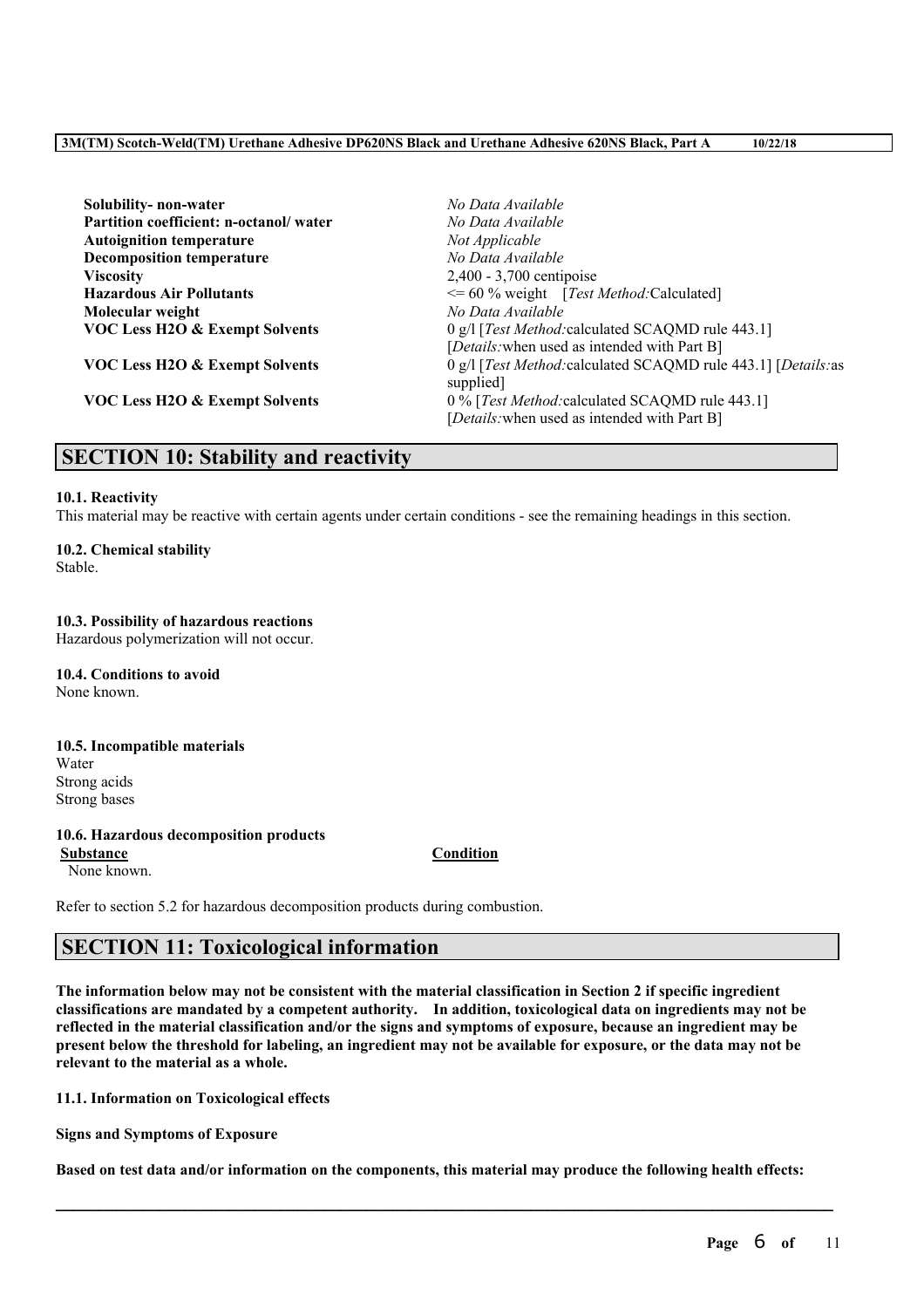### **Inhalation:**

May be harmful if inhaled.

Respiratory Tract Irritation: Signs/symptoms may include cough, sneezing, nasal discharge, headache, hoarseness, and nose and throat pain.

Allergic Respiratory Reaction: Signs/symptoms may include difficulty breathing, wheezing, cough, and tightness of chest.

May cause additional health effects (see below).

### **Skin Contact:**

Skin Irritation: Signs/symptoms may include localized redness, swelling, itching, dryness, cracking, blistering, and pain. Allergic Skin Reaction (non-photo induced): Signs/symptoms may include redness, swelling, blistering, and itching.

### **Eye Contact:**

Severe Eye Irritation: Signs/symptoms may include significant redness, swelling, pain, tearing, cloudy appearance of the cornea, and impaired vision.

### **Ingestion:**

Gastrointestinal Irritation: Signs/symptoms may include abdominal pain, stomach upset, nausea, vomiting and diarrhea.

### **Additional Health Effects:**

### **Prolonged or repeated exposure may cause target organ effects:**

Respiratory Effects: Signs/symptoms may include cough, shortness of breath, chest tightness, wheezing, increased heart rate, bluish colored skin (cyanosis), sputum production, changes in lung function tests, and/or respiratory failure.

### **Carcinogenicity:**

| Ingredient   | NU.   | $\sim$<br>scription<br>Aas<br>1 Je                   | 'egulation                                                       |
|--------------|-------|------------------------------------------------------|------------------------------------------------------------------|
| carbon black | 3-80- | <sup>I</sup> Gt<br>$\sim$<br>acarc<br>sible<br>human | mational<br>. on<br>∠ance<br>Research<br>eencv<br>unter –<br>tor |

### **Additional Information:**

Persons previously sensitized to isocyanates may develop a cross-sensitization reaction to other isocyanates.

### **Toxicological Data**

If a component is disclosed in section 3 but does not appear in a table below, either no data are available for that endpoint or the data are not sufficient for classification.

### **Acute Toxicity**

| <b>Name</b>                             | Route                                 | <b>Species</b> | Value                                             |
|-----------------------------------------|---------------------------------------|----------------|---------------------------------------------------|
| Overall product                         | Dermal                                |                | No data available; calculated $ATE > 5,000$ mg/kg |
| Overall product                         | Inhalation-<br>Vapor(4 hr)            |                | No data available; calculated ATE20 - 50 mg/l     |
| Overall product                         | Ingestion                             |                | No data available; calculated $ATE > 5,000$ mg/kg |
| 4,4'-diphenylmethane diisocyanate       | Dermal                                | Rabbit         | $LD50 > 5,000$ mg/kg                              |
| 4.4'-diphenylmethane diisocyanate       | Inhalation-<br>Dust/Mist<br>(4 hours) | Rat            | $LC50$ 0.368 mg/l                                 |
| 4,4'-diphenylmethane diisocyanate       | Ingestion                             | Rat            | $31,600 \text{ mg/kg}$<br>LD50                    |
| poly(diphenylmethane-4,4'-diisocyanate) | Dermal                                | Rabbit         | $LD50 > 5,000$ mg/kg                              |
| poly(diphenylmethane-4,4'-diisocyanate) | Inhalation-<br>Dust/Mist<br>(4 hours) | Rat            | LC50<br>$0.368 \text{ mg/l}$                      |
| poly(diphenylmethane-4,4'-diisocyanate) | Ingestion                             | Rat            | LD50<br>$31,600 \text{ mg/kg}$                    |
| silane ester derivative                 | Dermal                                | Rabbit         | LD50<br>$1,259$ mg/kg                             |
| silane ester derivative                 | Inhalation-<br>Vapor (4               | Rat            | LC50<br>$0.36 \text{ mg/l}$                       |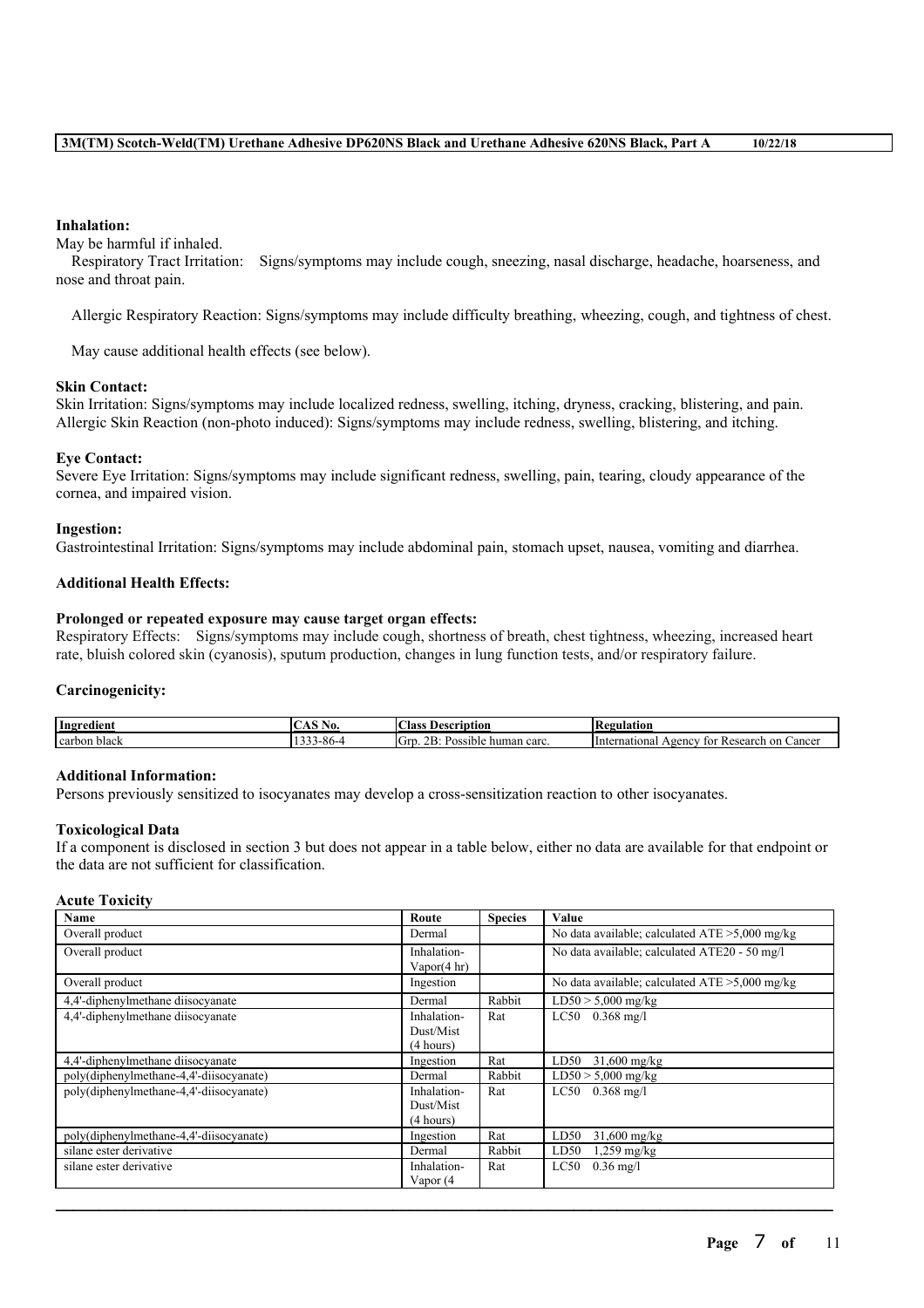### **3M(TM) Scotch-Weld(TM) Urethane Adhesive DP620NS Black and Urethane Adhesive 620NS Black, Part A 10/22/18**

|                         | hours)    |        |                           |
|-------------------------|-----------|--------|---------------------------|
| silane ester derivative | Ingestion | Rat    | $706$ mg/kg<br>LD50       |
| carbon black            | Dermal    | Rabbit | $3.000$ mg/kg<br>LD50 > ? |
| carbon black            | Ingestion | Rat    | $LD50 > 8,000$ mg/kg      |
| ____                    |           |        |                           |

 $\overline{ATE}$  = acute toxicity estimate

### **Skin Corrosion/Irritation**

| $\omega$ mii $\omega$ vii v $\omega$ ivii ni maavivii |                |                           |  |  |  |  |
|-------------------------------------------------------|----------------|---------------------------|--|--|--|--|
| Name                                                  | <b>Species</b> | Value                     |  |  |  |  |
|                                                       |                |                           |  |  |  |  |
| 4,4'-diphenylmethane diisocyanate                     | official       | Irritant                  |  |  |  |  |
|                                                       | classifica     |                           |  |  |  |  |
|                                                       | tion           |                           |  |  |  |  |
| poly(diphenylmethane-4,4'-diisocyanate)               | official       | Irritant                  |  |  |  |  |
|                                                       | classifica     |                           |  |  |  |  |
|                                                       | tion           |                           |  |  |  |  |
| silane ester derivative                               | Rabbit         | Corrosive                 |  |  |  |  |
| carbon black                                          | Rabbit         | No significant irritation |  |  |  |  |

### **Serious Eye Damage/Irritation**

| Name                                    | <b>Species</b> | Value                     |
|-----------------------------------------|----------------|---------------------------|
|                                         |                |                           |
| 4,4'-diphenylmethane diisocyanate       | official       | Severe irritant           |
|                                         | classifica     |                           |
|                                         | tion           |                           |
| poly(diphenylmethane-4,4'-diisocyanate) | official       | Severe irritant           |
|                                         | classifica     |                           |
|                                         | tion           |                           |
| silane ester derivative                 | Rabbit         | Corrosive                 |
| carbon black                            | Rabbit         | No significant irritation |

### **Skin Sensitization**

| Name                                    | <b>Species</b> | Value       |
|-----------------------------------------|----------------|-------------|
| 4,4'-diphenylmethane diisocyanate       | official       | Sensitizing |
|                                         | classifica     |             |
|                                         | tion           |             |
| poly(diphenylmethane-4,4'-diisocyanate) | official       | Sensitizing |
|                                         | classifica     |             |
|                                         | tion           |             |
| silane ester derivative                 | similar        | Sensitizing |
|                                         | compoun        |             |
|                                         | ds             |             |

### **Respiratory Sensitization**

| Name                                    | <b>Species</b> | Value       |
|-----------------------------------------|----------------|-------------|
|                                         |                |             |
| 4.4'-diphenylmethane diisocyanate       | Human          | Sensitizing |
| poly(diphenylmethane-4,4'-diisocyanate) | Human          | Sensitizing |
| silane ester derivative                 | similar        | Sensitizing |
|                                         | compoun        |             |
|                                         | ds             |             |

### **Germ Cell Mutagenicity**

| Name                                    | Route    | Value                                                                           |
|-----------------------------------------|----------|---------------------------------------------------------------------------------|
|                                         |          |                                                                                 |
| 4,4'-diphenylmethane diisocyanate       | In Vitro | Some positive data exist, but the data are not<br>sufficient for classification |
| poly(diphenylmethane-4,4'-diisocyanate) | In Vitro | Some positive data exist, but the data are not<br>sufficient for classification |
| carbon black                            | In Vitro | Not mutagenic                                                                   |
| carbon black                            | In vivo  | Some positive data exist, but the data are not<br>sufficient for classification |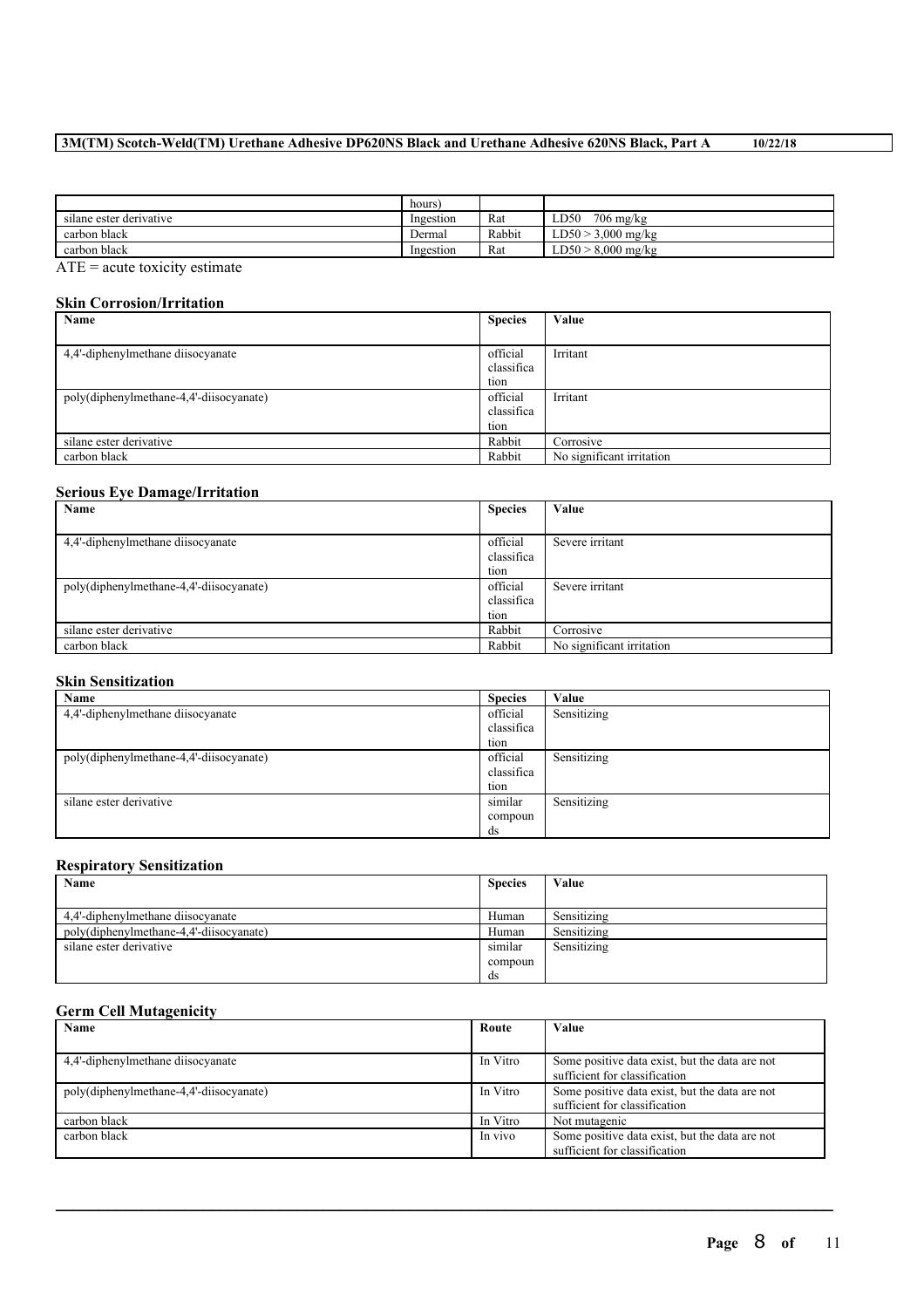### **3M(TM) Scotch-Weld(TM) Urethane Adhesive DP620NS Black and Urethane Adhesive 620NS Black, Part A 10/22/18**

### **Carcinogenicity**

| Name                                    | Route      | <b>Species</b> | Value                                                                           |
|-----------------------------------------|------------|----------------|---------------------------------------------------------------------------------|
| 4,4'-diphenylmethane diisocyanate       | Inhalation | Rat            | Some positive data exist, but the data are not<br>sufficient for classification |
| poly(diphenylmethane-4,4'-diisocyanate) | Inhalation | Rat            | Some positive data exist, but the data are not<br>sufficient for classification |
| carbon black                            | Dermal     | Mouse          | Not carcinogenic                                                                |
| carbon black                            | Ingestion  | Mouse          | Not carcinogenic                                                                |
| carbon black                            | Inhalation | Rat            | Carcinogenic                                                                    |

### **Reproductive Toxicity**

### **Reproductive and/or Developmental Effects**

| Name                                    | Route      | Value                          | <b>Species</b> | <b>Test Result</b>         | <b>Exposure</b><br><b>Duration</b> |
|-----------------------------------------|------------|--------------------------------|----------------|----------------------------|------------------------------------|
| 4.4'-diphenylmethane diisocyanate       | Inhalation | Not classified for development | Rat            | <b>NOAEL 0.004</b><br>mg/l | during<br>organogenesi             |
| poly(diphenylmethane-4,4'-diisocyanate) | Inhalation | Not classified for development | Rat            | <b>NOAEL 0.004</b><br>mg/l | during<br>organogenesi             |

### **Target Organ(s)**

### **Specific Target Organ Toxicity - single exposure**

| Name                                        | Route      | Target Organ(s)        | Value                            | <b>Species</b>         | <b>Test Result</b>            | <b>Exposure</b><br><b>Duration</b> |
|---------------------------------------------|------------|------------------------|----------------------------------|------------------------|-------------------------------|------------------------------------|
| 4,4'-diphenylmethane                        | Inhalation | respiratory irritation | May cause respiratory irritation | official               | <b>NOAEL Not</b>              |                                    |
| diisocyanate                                |            |                        |                                  | classifica<br>tion     | available                     |                                    |
| poly(diphenylmethane-4,4'-<br>diisocyanate) | Inhalation | respiratory irritation | May cause respiratory irritation | official<br>classifica | <b>NOAEL Not</b><br>available |                                    |
|                                             |            |                        |                                  | tion                   |                               |                                    |

### **Specific Target Organ Toxicity - repeated exposure**

| Name                  | Route      | Target Organ(s)    | Value                           | <b>Species</b> | <b>Test Result</b>    | <b>Exposure</b> |
|-----------------------|------------|--------------------|---------------------------------|----------------|-----------------------|-----------------|
|                       |            |                    |                                 |                |                       | <b>Duration</b> |
| 4,4'-diphenylmethane  | Inhalation | respiratory system | Causes damage to organs through | Rat            | LOAEL                 | 3 weeks         |
| diisocvanate          |            |                    | prolonged or repeated exposure  |                | $0.004 \text{ mg/l}$  |                 |
| poly(diphenylmethane- | Inhalation | respiratory system | Causes damage to organs through | Rat            | LOAEL                 | 3 weeks         |
| 4.4'-diisocvanate)    |            |                    | prolonged or repeated exposure  |                | $0.004 \text{ m}$ g/l |                 |
| carbon black          | Inhalation | pneumoconiosis     | Not classified                  | Human          | <b>NOAEL Not</b>      | occupational    |
|                       |            |                    |                                 |                | available             | exposure        |

### **Aspiration Hazard**

For the component/components, either no data are currently available or the data are not sufficient for classification.

### Please contact the address or phone number listed on the first page of the SDS for additional toxicological information **on this material and/or its components.**

# **SECTION 12: Ecological information**

### **Ecotoxicological information**

Please contact the address or phone number listed on the first page of the SDS for additional ecotoxicological information on this material and/or its components.

### **Chemical fate information**

Please contact the address or phone number listed on the first page of the SDS for additional chemical fate information on this material and/or its components.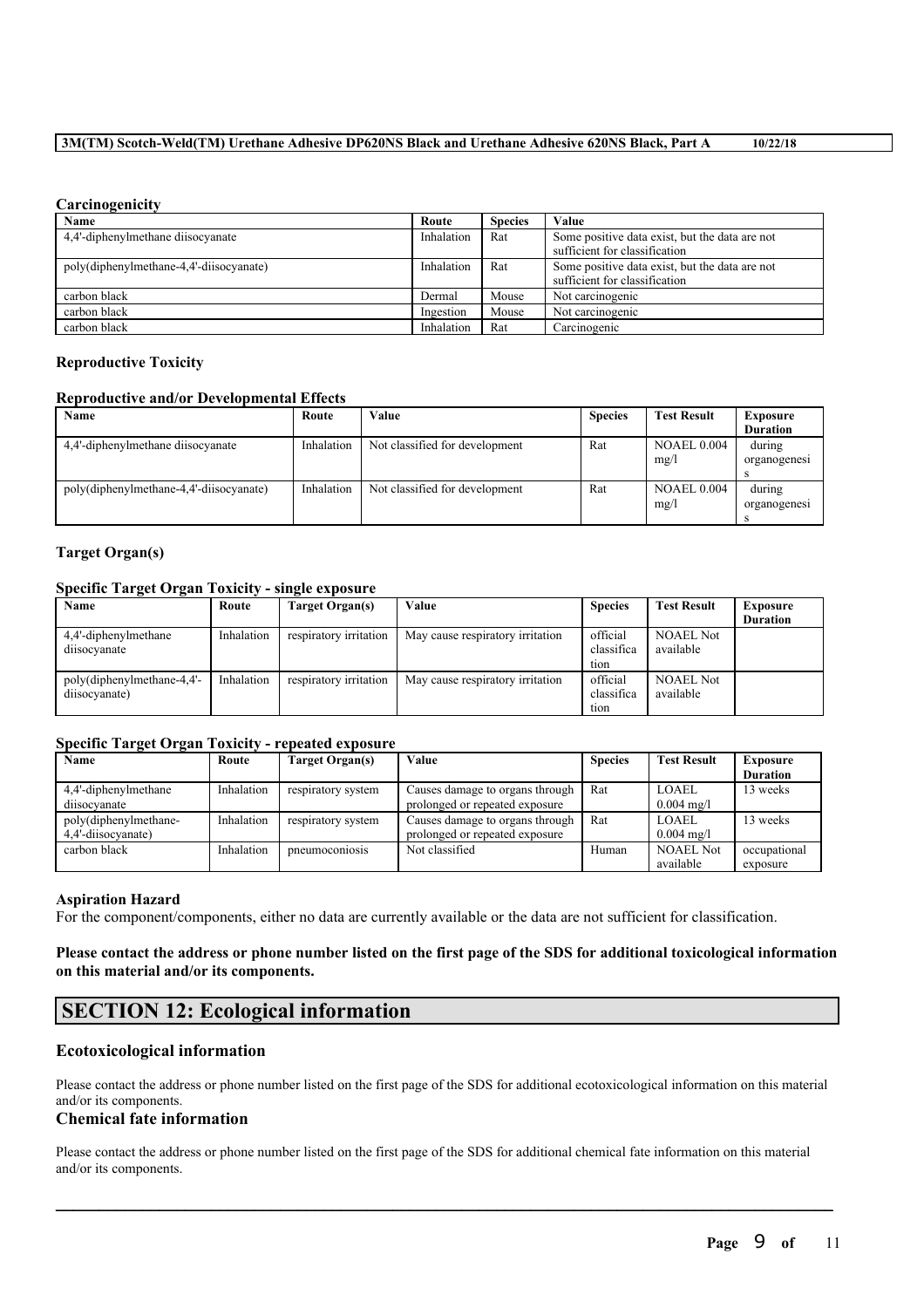# **SECTION 13: Disposal considerations**

### **13.1. Disposal methods**

Dispose of contents/ container in accordance with the local/regional/national/international regulations.

Dispose of completely cured (or polymerized) material in a permitted industrial waste facility. As a disposal alternative, incinerate uncured product in a permitted waste incineration facility. Proper destruction may require the use of additional fuel during incineration processes. If no other disposal options are available, waste product that has been completely cured or polymerized may be placed in a landfill properly designed for industrial waste. Empty drums/barrels/containers used for transporting and handling hazardous chemicals (chemical substances/mixtures/preparations classified as Hazardous as per applicable regulations) shall be considered, stored, treated  $\&$  disposed of as hazardous wastes unless otherwise defined by applicable waste regulations. Consult with the respective regulating authorities to determine the available treatment and disposal facilities.

### **EPA Hazardous Waste Number (RCRA):** Not regulated

# **SECTION 14: Transport Information**

For Transport Information, please visit http://3M.com/Transportinfo or call 1-800-364-3577 or 651-737-6501.

# **SECTION 15: Regulatory information**

### **15.1. US Federal Regulations**

Contact 3M for more information.

### **EPCRA 311/312 Hazard Classifications:**

| пт отличать тими и сполномирно                               |  |
|--------------------------------------------------------------|--|
| <b>Physical Hazards</b>                                      |  |
| Not applicable                                               |  |
|                                                              |  |
| <b>Health Hazards</b>                                        |  |
| Respiratory or Skin Sensitization                            |  |
| Serious eye damage or eye irritation                         |  |
| Skin Corrosion or Irritation                                 |  |
| Specific target organ toxicity (single or repeated exposure) |  |

### Section 313 Toxic Chemicals subject to the reporting requirements of that section and 40 CFR part 372 (EPCRA):

| Ingredient                                        | C.A.S. No      | $%$ by Wt         |     |
|---------------------------------------------------|----------------|-------------------|-----|
| 4.4'-diphenylmethane diisocyanate                 | $101 - 68 - 8$ | Trade Secret 30 - | -60 |
| 4,4'-diphenylmethane diisocyanate (Benzene, 1,1'- | $101 - 68 - 8$ | $30 - 60$         |     |
| methylenebis[4-isocyanato-)                       |                |                   |     |
| 4.4'-diphenylmethane diisocyanate                 | $101 - 68 - 8$ | $30 - 60$         |     |
| (DIISOCYANATES (CERTAIN CHEMICALS                 |                |                   |     |
| ONLY)                                             |                |                   |     |

### **15.2. State Regulations**

Contact 3M for more information.

### **15.3. Chemical Inventories**

The components of this product are in compliance with the chemical notification requirements of TSCA. All required components of this product are listed on the active portion of the TSCA Inventory.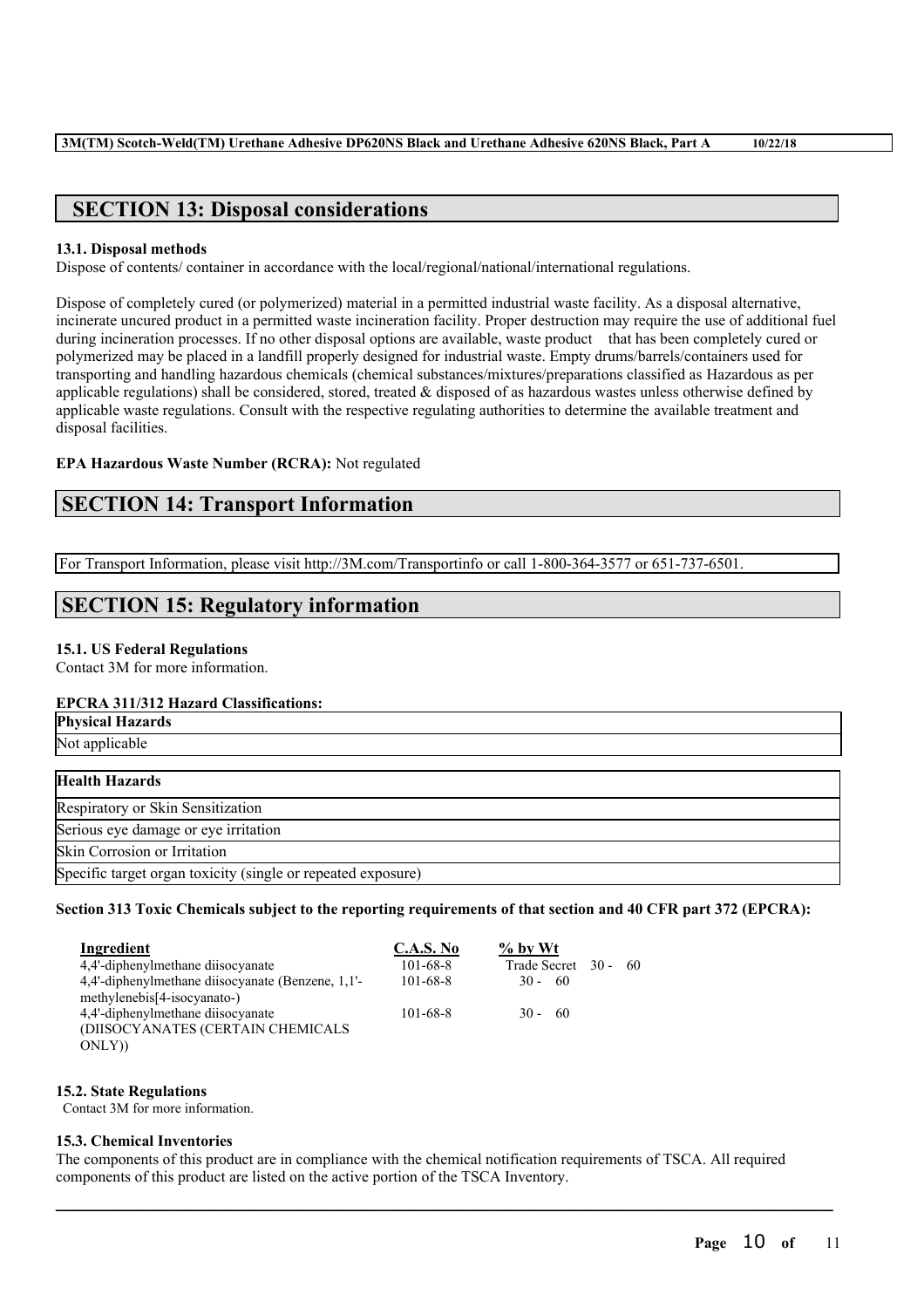Contact 3M for more information.

### **15.4. International Regulations**

Contact 3M for more information.

**This SDS has been prepared to meet the U.S. OSHA Hazard Communication Standard, 29 CFR 1910.1200.**

### **SECTION 16: Other information**

### **NFPA Hazard Classification**

**Health:** 2 **Flammability:** 1 **Instability:** 1 **Special Hazards:** None

National Fire Protection Association (NFPA) hazard ratings are designed for use by emergency response personnel to address the hazards that are presented by short-term, acute exposure to a material under conditions of fire, spill, or similar emergencies. Hazard ratings are primarily based on the inherent physical and toxic properties of the material but also include the toxic properties of combustion or decomposition products that are known to be generated in significant quantities.

| <b>Document Group:</b> | 18-0364-2 | <b>Version Number:</b>  | 17.00    |
|------------------------|-----------|-------------------------|----------|
| <b>Issue Date:</b>     | 10/22/18  | <b>Supercedes Date:</b> | 06/19/18 |

DISCLAIMER: The information in this Safety Data Sheet (SDS) is believed to be correct as of the date issued.3MMAKES NO WARRANTIES, EXPRESSED OR IMPLIED, INCLUDING, BUT NOT LIMITED TO, ANY IMPLIED WARRANTY OF MERCHANTABILITY OR FITNESS FOR A PARTICULAR PURPOSE OR COURSE OF PERFORMANCE OR USAGE OF TRADE.User is responsible for determining whether the3Mproduct is fit for a particular purpose and suitable for user's method of use or application.Given the variety of factors that can affect the use and application of a3Mproduct, some of which are uniquely within the user's knowledge and control, it is essential that the user evaluate the3Mproduct to determine whether it is fit for a particular purpose and suitable for user's method of use or application.

3Mprovides information in electronic form as a service to its customers. Due to the remote possibility that electronic transfer may have resulted in errors, omissions or alterations in this information,3Mmakes no representations as to its completeness or accuracy. In addition, information obtained from a database may not be as current as the information in the SDS available directly from3M

 $\mathcal{L}_\mathcal{L} = \mathcal{L}_\mathcal{L} = \mathcal{L}_\mathcal{L} = \mathcal{L}_\mathcal{L} = \mathcal{L}_\mathcal{L} = \mathcal{L}_\mathcal{L} = \mathcal{L}_\mathcal{L} = \mathcal{L}_\mathcal{L} = \mathcal{L}_\mathcal{L} = \mathcal{L}_\mathcal{L} = \mathcal{L}_\mathcal{L} = \mathcal{L}_\mathcal{L} = \mathcal{L}_\mathcal{L} = \mathcal{L}_\mathcal{L} = \mathcal{L}_\mathcal{L} = \mathcal{L}_\mathcal{L} = \mathcal{L}_\mathcal{L}$ 

### **3M USA SDSs are available at www.3M.com**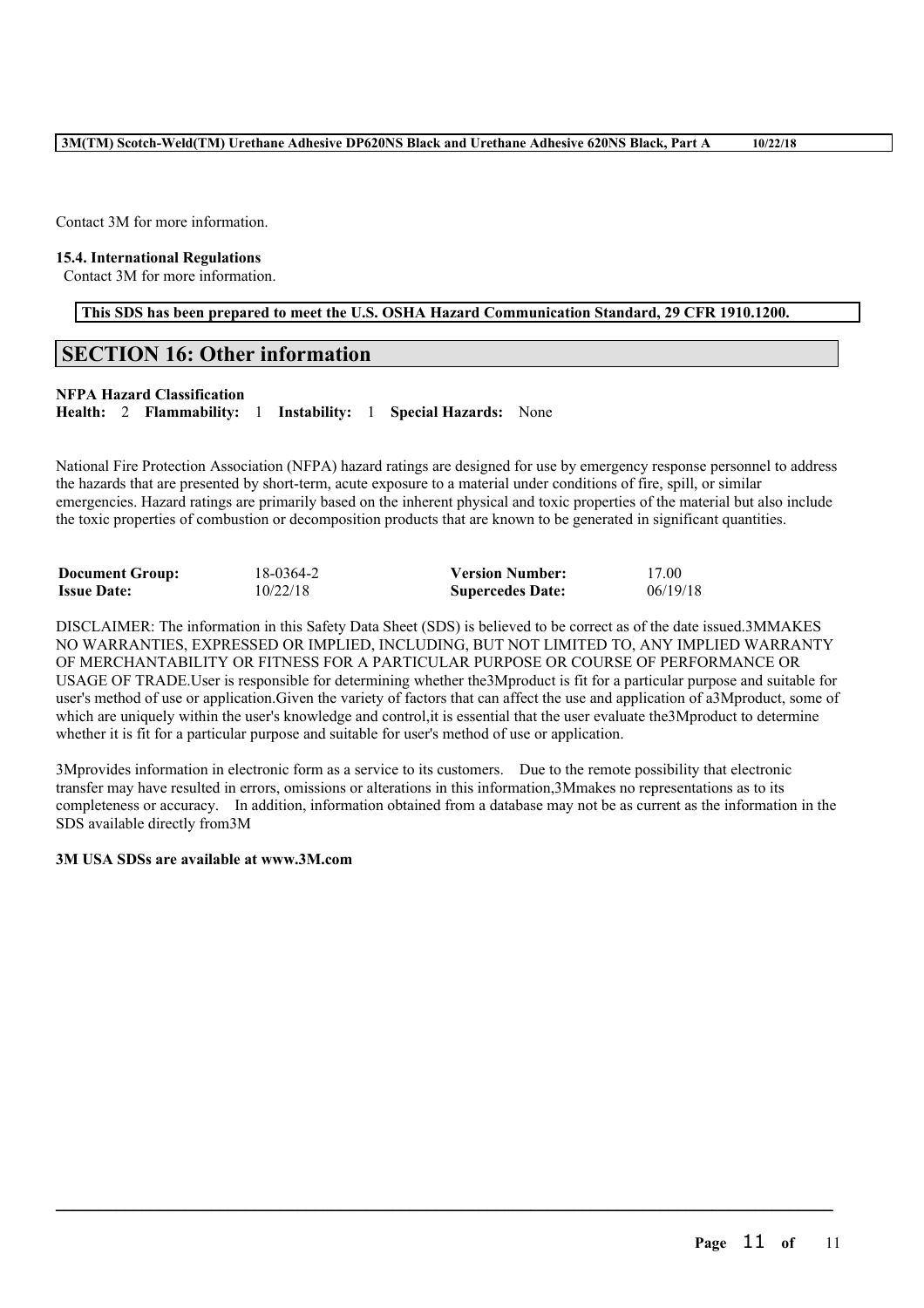

# **Safety Data Sheet**

### Copyright,2018,3M Company.

All rights reserved. Copying and/or downloading of this information for the purpose of properly utilizing 3M products is allowed provided that: (1) the information is copied in full with no changes unless prior written agreement is obtained from 3M, and (2) neither the copy nor the original is resold or otherwise distributed with the intention of earning a profit thereon.

 $\mathcal{L}_\mathcal{L} = \mathcal{L}_\mathcal{L} = \mathcal{L}_\mathcal{L} = \mathcal{L}_\mathcal{L} = \mathcal{L}_\mathcal{L} = \mathcal{L}_\mathcal{L} = \mathcal{L}_\mathcal{L} = \mathcal{L}_\mathcal{L} = \mathcal{L}_\mathcal{L} = \mathcal{L}_\mathcal{L} = \mathcal{L}_\mathcal{L} = \mathcal{L}_\mathcal{L} = \mathcal{L}_\mathcal{L} = \mathcal{L}_\mathcal{L} = \mathcal{L}_\mathcal{L} = \mathcal{L}_\mathcal{L} = \mathcal{L}_\mathcal{L}$ 

| <b>Document Group:</b> | 18-0391-5 | <b>Version Number:</b>  | 14.00    |
|------------------------|-----------|-------------------------|----------|
| <b>Issue Date:</b>     | 10/22/18  | <b>Supercedes Date:</b> | 06/14/17 |

# **SECTION 1: Identification**

### **1.1. Product identifier**

3M(TM) Scotch-Weld(TM) Urethane Adhesive DP620NS Black and Urethane Adhesive 620NS Black, Part B

### **Product Identification Numbers**

62-2645-8530-8, 62-2645-8531-6, 62-2645-9530-7, 62-2645-9531-5 7010367262, 7010309744

### **1.2. Recommended use and restrictions on use**

**Recommended use** Structural adhesive

| 1.3. Supplier's details |                                         |
|-------------------------|-----------------------------------------|
| <b>MANUFACTURER:</b>    | 3M                                      |
| DIVISION:               | Industrial Adhesives and Tapes Division |
| <b>ADDRESS:</b>         | 3M Center, St. Paul, MN 55144-1000, USA |
| Telephone:              | 1-888-3M HELPS (1-888-364-3577)         |

**1.4. Emergency telephone number** 1-800-364-3577 or (651) 737-6501 (24 hours)

Formerly known as DYNAMix™ Sheet Metal Bonding Adhesive 6188-1.

# **SECTION 2: Hazard identification**

# **2.1. Hazard classification**

Serious Eye Damage/Irritation: Category 1. Skin Corrosion/Irritation: Category 2. Skin Sensitizer: Category 1A.

**2.2. Label elements Signal word** Danger

**Symbols** Corrosion | Exclamation mark |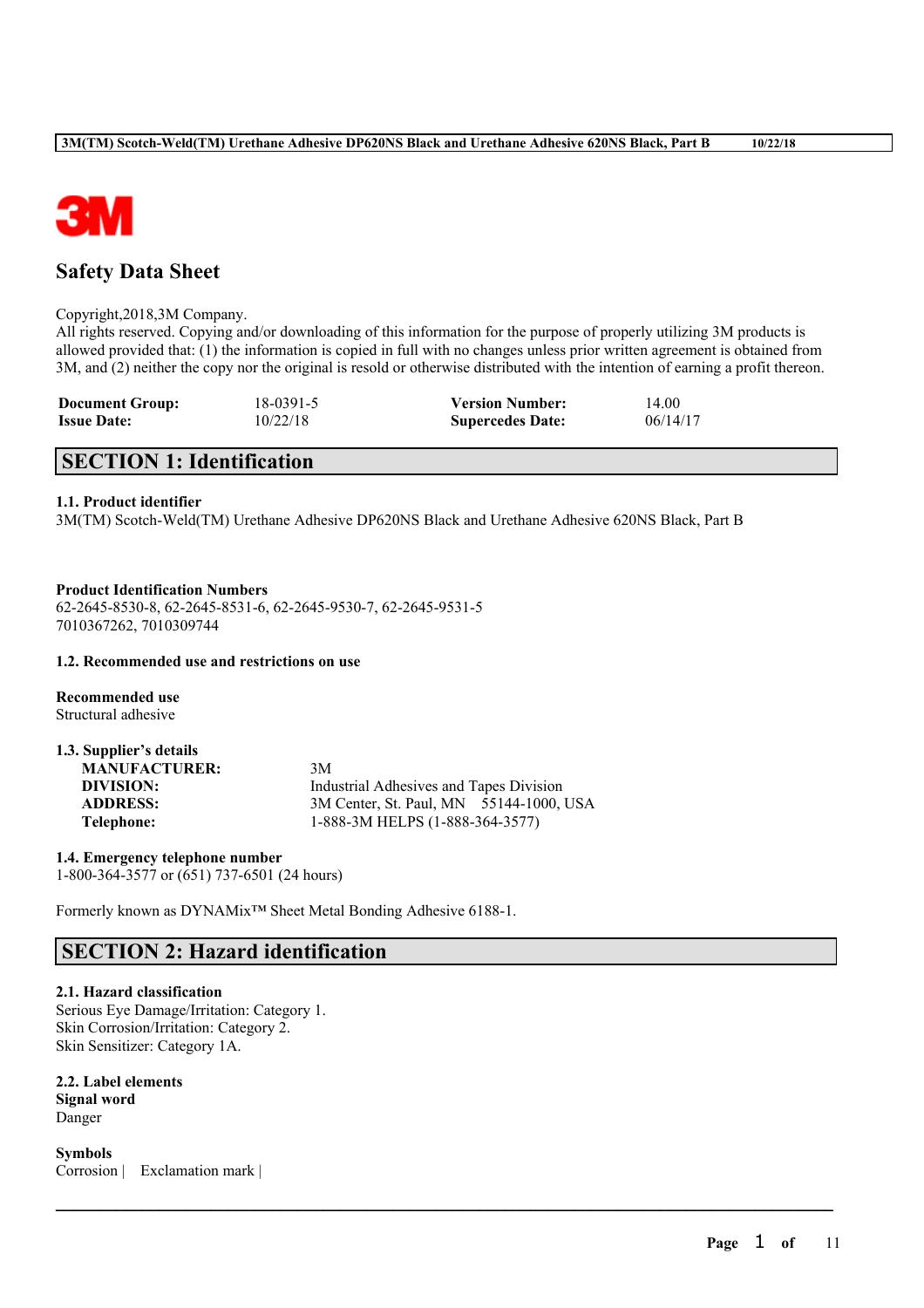

**Hazard Statements** Causes serious eye damage. Causes skin irritation. May cause an allergic skin reaction.

### **Precautionary Statements**

### **Prevention:**

Avoid breathing dust/fume/gas/mist/vapors/spray. Wear protective gloves and eye/face protection. Wash thoroughly after handling. Contaminated work clothing must not be allowed out of the workplace.

### **Response:**

IF IN EYES: Rinse cautiously with water for several minutes. Remove contact lenses, if present and easy to do. Continue rinsing.

IF ON SKIN: Wash with plenty of soap and water. Immediately call a POISON CENTER or doctor/physician. If skin irritation or rash occurs: Get medical advice/attention. Take off contaminated clothing and wash it before reuse.

### **Disposal:**

Dispose of contents/container in accordance with applicable local/regional/national/international regulations.

### **Supplemental Information:**

Persons previously sensitized to amines may develop a cross-sensitization reaction to certain other amines.

2% of the mixture consists of ingredients of unknown acute oral toxicity. 14% of the mixture consists of ingredients of unknown acute dermal toxicity.

# **SECTION 3: Composition/information on ingredients**

| Ingredient                      | <b>C.A.S. No.</b> | $\%$ by Wt                  |
|---------------------------------|-------------------|-----------------------------|
| polyether polyol                | 9082-00-2         | 20 - 50 Trade Secret *      |
| propoxylated trimethylolpropane | 25723-16-4        | 40 Trade Secret *<br>$15 -$ |
| 1-4-cyclohexanedimethanol       | $105 - 08 - 8$    | 1 - 10 Trade Secret *       |
| amorphous silica                | 7631-86-9         | 1 - 10 Trade Secret *       |
| aluminum oxide                  | 1344-28-1         | 0.1 - 5 Trade Secret *      |
| calcium oxide                   | 1305-78-8         | 0.1 - 5 Trade Secret *      |
| isophorone diamine              | 2855-13-2         | 0.1 - 5 Trade Secret *      |
| potassium oxide                 | 12136-45-7        | 0.1 - 5 Trade Secret *      |
| sodium oxide                    | 1313-59-3         | $\leq$ 1 Trade Secret *     |
| m-xylene-.alpha.alpha'.-diamine | 1477-55-0         | $\leq$ 0.5 Trade Secret *   |

\*The specific chemical identity and/or exact percentage (concentration) of this composition has been withheld as a trade secret.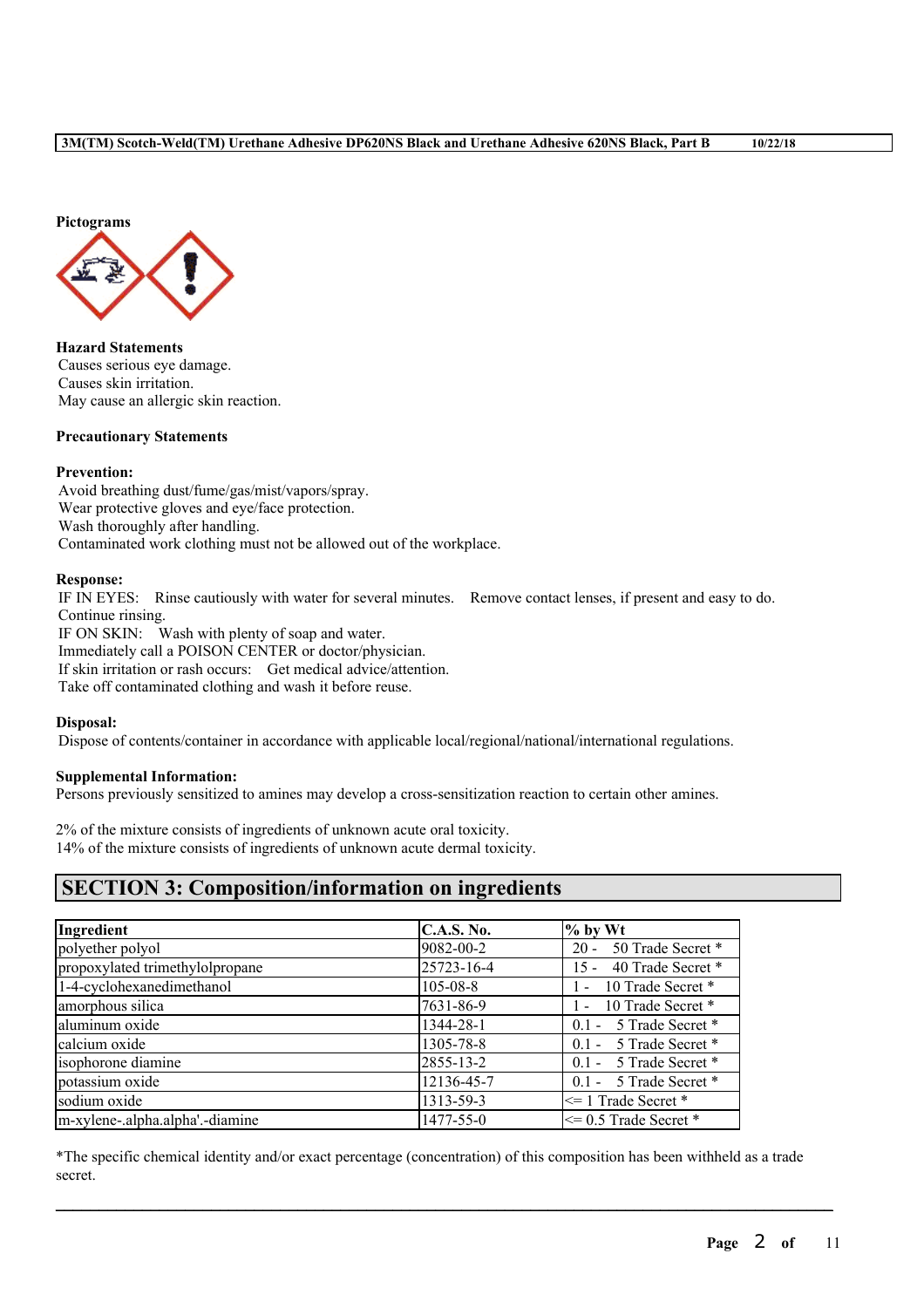# **SECTION 4: First aid measures**

### **4.1. Description of first aid measures**

### **Inhalation:**

Remove person to fresh air. If you feel unwell, get medical attention.

### **Skin Contact:**

Immediately wash with soap and water. Remove contaminated clothing and wash before reuse. If signs/symptoms develop, get medical attention.

### **Eye Contact:**

Immediately flush with large amounts of water for at least 15 minutes. Remove contact lenses if easy to do. Continue rinsing. Immediately get medical attention.

### **If Swallowed:**

Rinse mouth. If you feel unwell, get medical attention.

### **4.2. Most important symptoms and effects, both acute and delayed**

See Section 11.1. Information on toxicological effects.

### **4.3. Indication of any immediate medical attention and special treatment required**

Not applicable

# **SECTION 5: Fire-fighting measures**

### **5.1. Suitable extinguishing media**

In case of fire: Use a fire fighting agent suitable for ordinary combustible material such as water or foam to extinguish.

### **5.2. Special hazards arising from the substance or mixture**

None inherent in this product.

### **Hazardous Decomposition or By-Products**

| <b>Substance</b>   | Condition         |
|--------------------|-------------------|
| Carbon monoxide    | During Combustion |
| Carbon dioxide     | During Combustion |
| Oxides of Nitrogen | During Combustion |

### **5.3. Special protective actions for fire-fighters**

Wear full protective clothing, including helmet, self-contained, positive pressure or pressure demand breathing apparatus, bunker coat and pants, bands around arms, waist and legs, face mask, and protective covering for exposed areas of the head.

# **SECTION 6: Accidental release measures**

### **6.1. Personal precautions, protective equipment and emergency procedures**

Evacuate area. Ventilate the area with fresh air. For large spill, or spills in confined spaces, provide mechanical ventilation to disperse or exhaust vapors, in accordance with good industrial hygiene practice. Refer to other sections of this SDS for information regarding physical and health hazards, respiratory protection, ventilation, and personal protective equipment.

### **6.2. Environmental precautions**

Avoid release to the environment. For larger spills, cover drains and build dikes to prevent entry into sewer systems or bodies of water.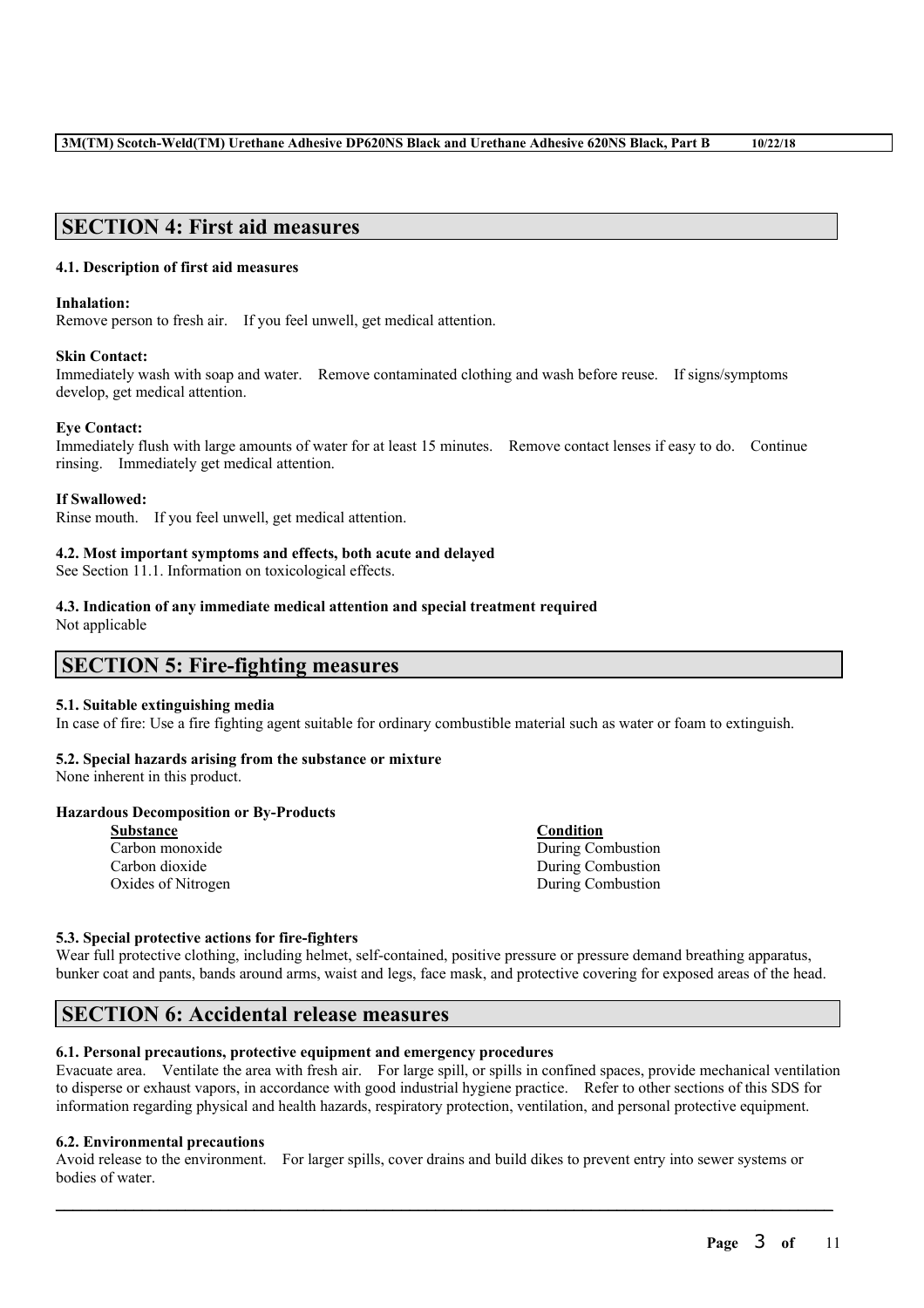### **6.3. Methods and material for containment and cleaning up**

Contain spill. Working from around the edges of the spill inward, cover with bentonite, vermiculite, or commercially available inorganic absorbent material. Mix in sufficient absorbent until it appears dry. Remember, adding an absorbent material does not remove a physical, health, or environmental hazard. Collect as much of the spilled material as possible. Place in a closed container approved for transportation by appropriate authorities. Clean up residue with an appropriate solvent selected by a qualified and authorized person. Ventilate the area with fresh air. Read and follow safety precautions on the solvent label and SDS. Seal the container. Dispose of collected material as soon as possible in accordance with applicable local/regional/national/international regulations.

# **SECTION 7: Handling and storage**

### **7.1. Precautions for safe handling**

Avoid breathing dust/fume/gas/mist/vapors/spray. Do not get in eyes, on skin, or on clothing. Do not eat, drink or smoke when using this product. Wash thoroughly after handling. Contaminated work clothing should not be allowed out of the workplace. Avoid release to the environment. Wash contaminated clothing before reuse. Avoid contact with oxidizing agents (eg. chlorine, chromic acid etc.)

### **7.2. Conditions for safe storage including any incompatibilities**

Store away from acids. Store away from oxidizing agents.

# **SECTION 8: Exposure controls/personal protection**

### **8.1. Control parameters**

### **Occupational exposure limits**

If a component is disclosed in section 3 but does not appear in the table below, an occupational exposure limit is not available for the component.

| Ingredient                      | <b>C.A.S. No.</b> | Agency       | Limit type                    | <b>Additional Comments</b> |
|---------------------------------|-------------------|--------------|-------------------------------|----------------------------|
| calcium oxide                   | 1305-78-8         | <b>ACGIH</b> | $TWA:2$ mg/m $3$              |                            |
| calcium oxide                   | 1305-78-8         | <b>OSHA</b>  | TWA:5 $mg/m3$                 |                            |
| aluminum oxide                  | 1344-28-1         | <b>OSHA</b>  | TWA(as total dust):15         |                            |
|                                 |                   |              | mg/m3;TWA(respirable          |                            |
|                                 |                   |              | fraction): $5 \text{ mg/m}$ 3 |                            |
| Aluminum, insoluble compounds   | 1344-28-1         | <b>ACGIH</b> | TWA(respirable fraction):1    |                            |
|                                 |                   |              | mg/m3                         |                            |
| m-xylene-.alpha.alpha'.-diamine | 1477-55-0         | <b>ACGIH</b> | CEIL:0.1 mg/m3                | <b>SKIN</b>                |
| SILICA, AMORPHOUS               | 7631-86-9         | <b>OSHA</b>  | TWA concentration:0.8         |                            |
|                                 |                   |              | $mg/m3$ ; TWA: 20 millions of |                            |
|                                 |                   |              | particles/cu. ft.             |                            |

ACGIH : American Conference of Governmental Industrial Hygienists

AIHA : American Industrial Hygiene Association

CMRG : Chemical Manufacturer's Recommended Guidelines

OSHA : United States Department of Labor - Occupational Safety and Health Administration

TWA: Time-Weighted-Average

STEL: Short Term Exposure Limit

CEIL: Ceiling

### **8.2. Exposure controls**

### **8.2.1. Engineering controls**

Use general dilution ventilation and/or local exhaust ventilation to control airborne exposures to below relevant Exposure Limits and/or control dust/fume/gas/mist/vapors/spray. If ventilation is not adequate, use respiratory protection equipment.

 $\mathcal{L}_\mathcal{L} = \mathcal{L}_\mathcal{L} = \mathcal{L}_\mathcal{L} = \mathcal{L}_\mathcal{L} = \mathcal{L}_\mathcal{L} = \mathcal{L}_\mathcal{L} = \mathcal{L}_\mathcal{L} = \mathcal{L}_\mathcal{L} = \mathcal{L}_\mathcal{L} = \mathcal{L}_\mathcal{L} = \mathcal{L}_\mathcal{L} = \mathcal{L}_\mathcal{L} = \mathcal{L}_\mathcal{L} = \mathcal{L}_\mathcal{L} = \mathcal{L}_\mathcal{L} = \mathcal{L}_\mathcal{L} = \mathcal{L}_\mathcal{L}$ 

### **8.2.2. Personal protective equipment (PPE)**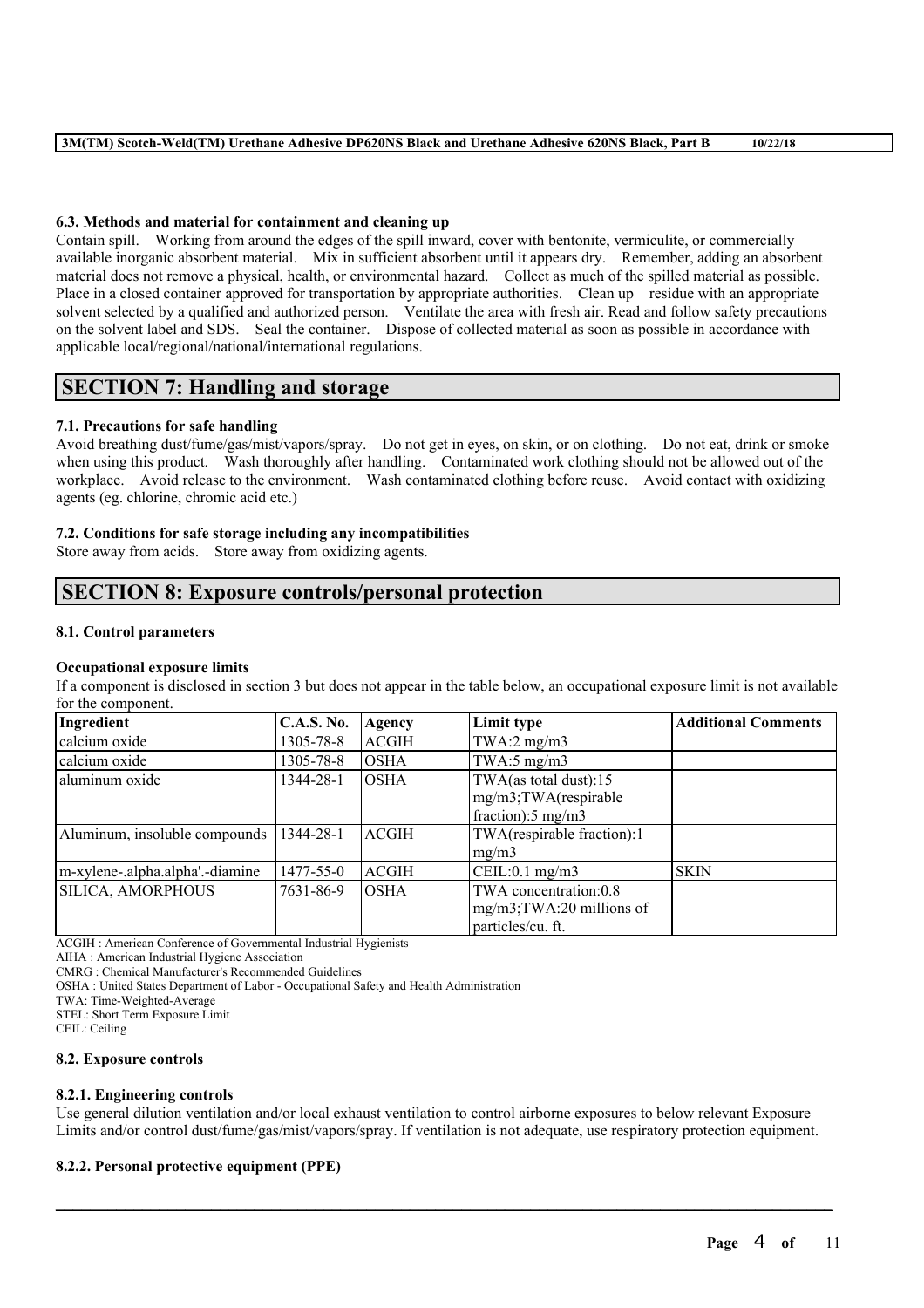### **3M(TM) Scotch-Weld(TM) Urethane Adhesive DP620NS Black and Urethane Adhesive 620NS Black, Part B 10/22/18**

### **Eye/face protection**

Select and use eve/face protection to prevent contact based on the results of an exposure assessment. The following eve/face protection(s) are recommended: Full Face Shield Indirect Vented Goggles

### **Skin/hand protection**

Select and use gloves and/or protective clothing approved to relevant local standards to prevent skin contact based on the results of an exposure assessment. Selection should be based on use factors such as exposure levels, concentration of the substance or mixture, frequency and duration, physical challenges such as temperature extremes, and other use conditions. Consult with your glove and/or protective clothing manufacturer for selection of appropriate compatible gloves/protective clothing.

Gloves made from the following material(s) are recommended: Butyl Rubber Fluoroelastomer Polyvinyl Chloride

If this product is used in a manner that presents a higher potential for exposure (eg. spraying, high splash potential etc.), then use of protective coveralls may be necessary. Select and use body protection to prevent contact based on the results of an exposure assessment. The following protective clothing material(s) are recommended: Apron – Butyl rubber

### **Respiratory protection**

An exposure assessment may be needed to decide if a respirator is required. If a respirator is needed, use respirators as part of a full respiratory protection program. Based on the results of the exposure assessment, select from the following respirator type(s) to reduce inhalation exposure:

Half facepiece or full facepiece air-purifying respirator suitable for organic vapors and particulates

For questions about suitability for a specific application, consult with your respirator manufacturer.

# **SECTION 9: Physical and chemical properties**

### **9.1. Information on basic physical and chemical properties**

| <b>General Physical Form:</b>          | Liquid                                                  |  |
|----------------------------------------|---------------------------------------------------------|--|
| <b>Specific Physical Form:</b>         | <b>Viscous</b>                                          |  |
| Odor, Color, Grade:                    | Slight ammonia like odor, milky white.                  |  |
| <b>Odor threshold</b>                  | No Data Available                                       |  |
| pН                                     | Not Applicable                                          |  |
| <b>Melting point</b>                   | No Data Available                                       |  |
| <b>Boiling Point</b>                   | $>=390$ °F                                              |  |
| <b>Flash Point</b>                     | $>=$ 290 °F [ <i>Test Method</i> :Tagliabue Closed Cup] |  |
| <b>Evaporation rate</b>                | $\leq 1$ [Ref Std:WATER=1]                              |  |
| <b>Flammability (solid, gas)</b>       | Not Applicable                                          |  |
| <b>Flammable Limits(LEL)</b>           | Not Applicable                                          |  |
| <b>Flammable Limits (UEL)</b>          | Not Applicable                                          |  |
| <b>Vapor Pressure</b>                  | Not Applicable                                          |  |
| <b>Vapor Density</b>                   | $>=1$ [Ref Std:AIR=1]                                   |  |
| <b>Density</b>                         | $1.054$ g/ml                                            |  |
| <b>Specific Gravity</b>                | 1.0 - 1.2 $[RefStd:WATER=1]$                            |  |
| <b>Solubility in Water</b>             | Negligible                                              |  |
| Solubility- non-water                  | No Data Available                                       |  |
| Partition coefficient: n-octanol/water | No Data Available                                       |  |
| <b>Autoignition temperature</b>        | Not Applicable                                          |  |
| <b>Decomposition temperature</b>       | No Data Available                                       |  |
| <b>Viscosity</b>                       | $4,000 - 5,000$ centipoise                              |  |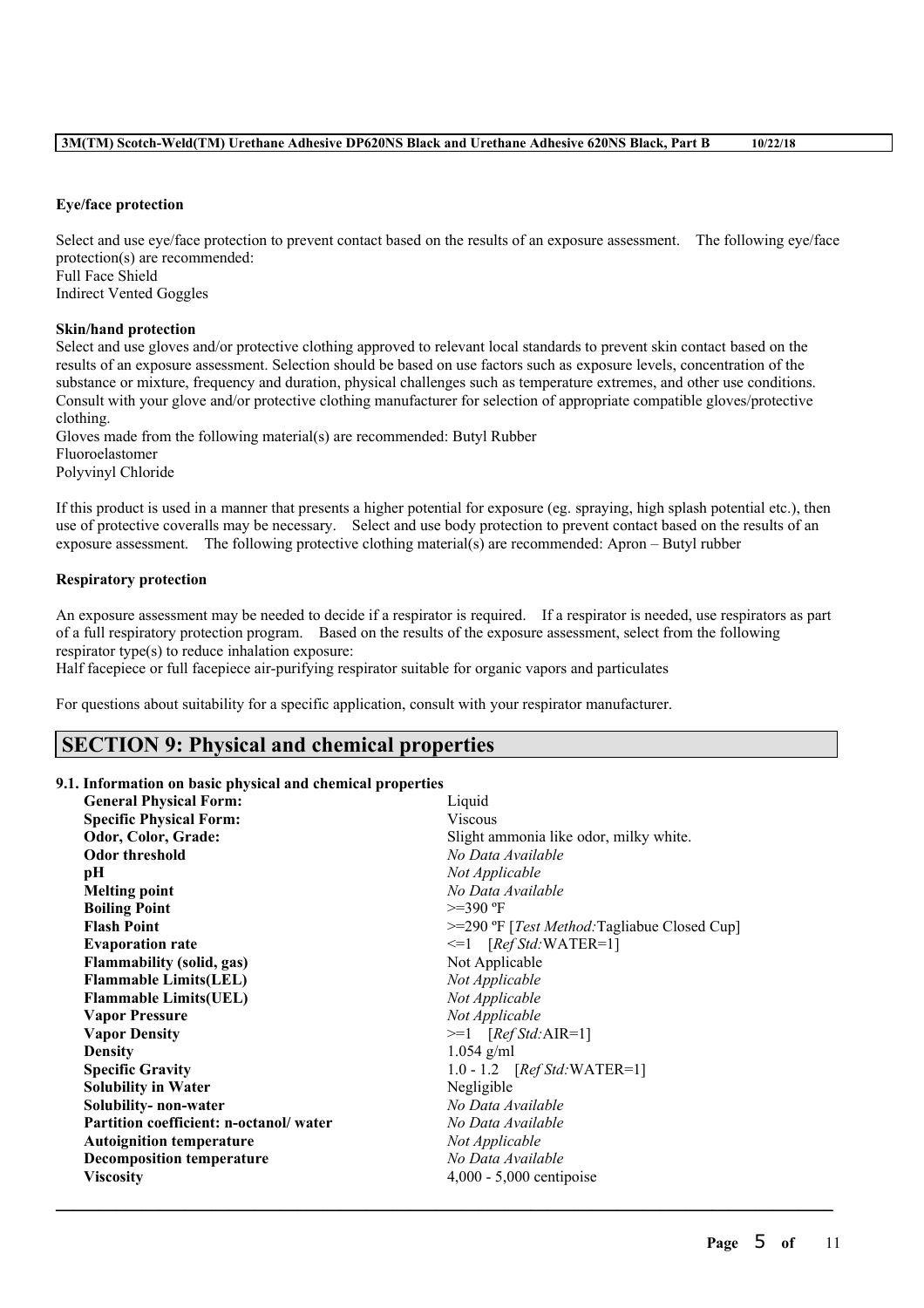**Hazardous Air Pollutants** 0 % weight [*Test Method:*Calculated] **Molecular weight** *No Data Available*

**VOC Less H2O & Exempt Solvents** 0 g/l [*Test Method:*calculated SCAQMD rule 443.1] [*Details:*when used as intended with Part A] **VOC Less H2O & Exempt Solvents** 32 g/l [*Test Method:*calculated SCAQMD rule 443.1] [*Details:*as supplied] **VOC Less H2O & Exempt Solvents** 0 % [*Test Method:*calculated SCAQMD rule 443.1] [*Details:*when used as intended with Part A]

# **SECTION 10: Stability and reactivity**

### **10.1. Reactivity**

This material may be reactive with certain agents under certain conditions - see the remaining headings in this section.

### **10.2. Chemical stability** Stable.

### **10.3. Possibility of hazardous reactions**

Hazardous polymerization will not occur.

# **10.4. Conditions to avoid**

None known.

**10.5. Incompatible materials** Strong acids Strong oxidizing agents

### **10.6. Hazardous decomposition products Substance Condition**

None known.

Refer to section 5.2 for hazardous decomposition products during combustion.

# **SECTION 11: Toxicological information**

The information below may not be consistent with the material classification in Section 2 if specific ingredient **classifications are mandated by a competent authority. In addition, toxicological data on ingredients may not be** reflected in the material classification and/or the signs and symptoms of exposure, because an ingredient may be present below the threshold for labeling, an ingredient may not be available for exposure, or the data may not be **relevant to the material as a whole.**

**11.1. Information on Toxicological effects**

**Signs and Symptoms of Exposure**

### Based on test data and/or information on the components, this material may produce the following health effects:

# **Inhalation:**

Respiratory Tract Irritation: Signs/symptoms may include cough, sneezing, nasal discharge, headache, hoarseness, and nose and throat pain.

 $\mathcal{L}_\mathcal{L} = \mathcal{L}_\mathcal{L} = \mathcal{L}_\mathcal{L} = \mathcal{L}_\mathcal{L} = \mathcal{L}_\mathcal{L} = \mathcal{L}_\mathcal{L} = \mathcal{L}_\mathcal{L} = \mathcal{L}_\mathcal{L} = \mathcal{L}_\mathcal{L} = \mathcal{L}_\mathcal{L} = \mathcal{L}_\mathcal{L} = \mathcal{L}_\mathcal{L} = \mathcal{L}_\mathcal{L} = \mathcal{L}_\mathcal{L} = \mathcal{L}_\mathcal{L} = \mathcal{L}_\mathcal{L} = \mathcal{L}_\mathcal{L}$ 

### **Skin Contact:**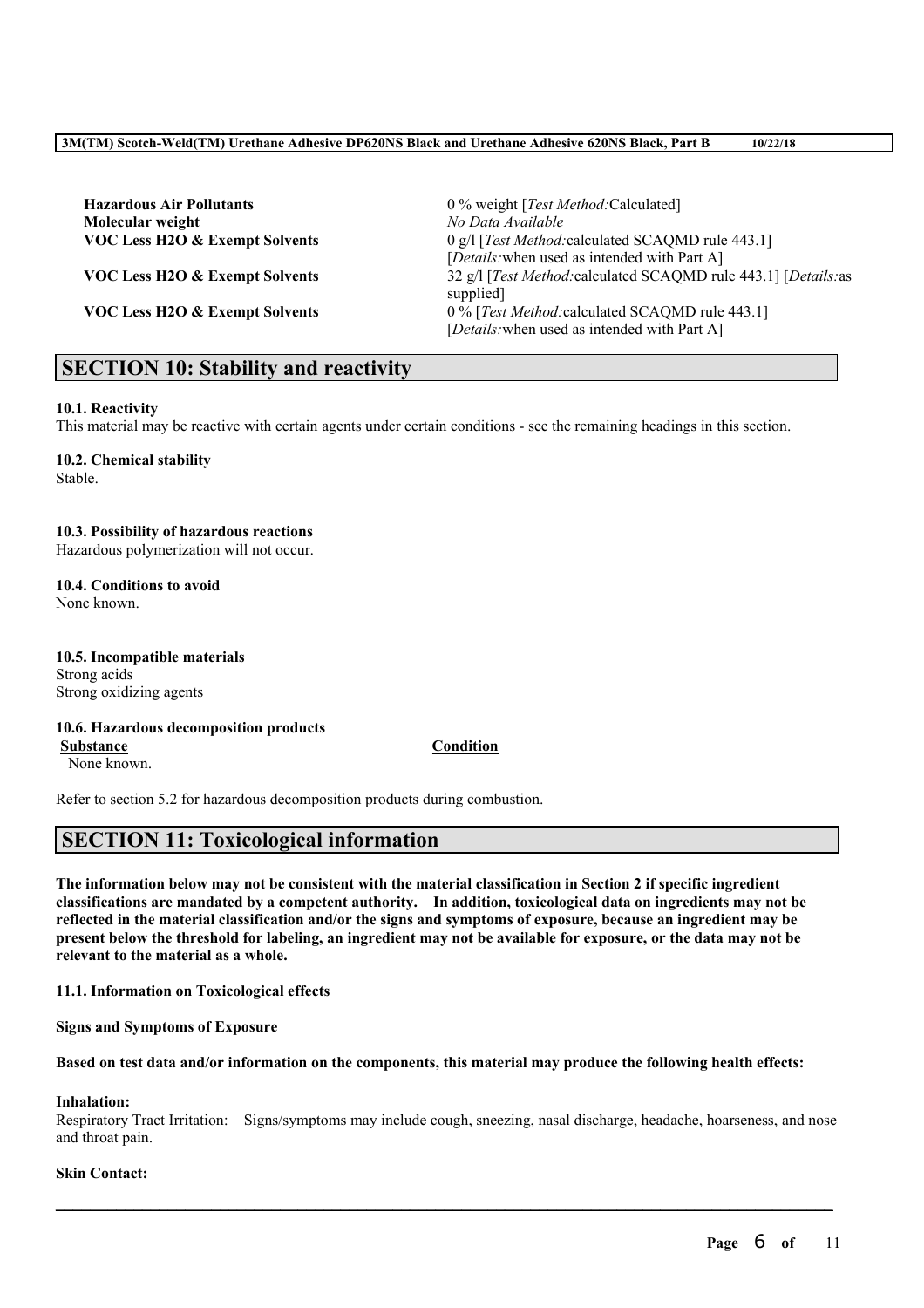Skin Irritation: Signs/symptoms may include localized redness, swelling, itching, dryness, cracking, blistering, and pain. Allergic Skin Reaction (non-photo induced): Signs/symptoms may include redness, swelling, blistering, and itching.

### **Eye Contact:**

Corrosive (Eye Burns): Signs/symptoms may include cloudy appearance of the cornea, chemical burns, severe pain, tearing, ulcerations, significantly impaired vision or complete loss of vision.

### **Ingestion:**

May be harmful if swallowed.

Gastrointestinal Irritation: Signs/symptoms may include abdominal pain, stomach upset, nausea, vomiting and diarrhea.

### **Additional Information:**

Persons previously sensitized to amines may develop a cross-sensitization reaction to certain other amines.

### **Toxicological Data**

If a component is disclosed in section 3 but does not appear in a table below, either no data are available for that endpoint or the data are not sufficient for classification.

### **Acute Toxicity**

| Name                            | Route       | <b>Species</b> | Value                                                |
|---------------------------------|-------------|----------------|------------------------------------------------------|
| Overall product                 | Dermal      |                | No data available; calculated $ATE > 5,000$ mg/kg    |
| Overall product                 | Ingestion   |                | No data available; calculated ATE2,000 - 5,000 mg/kg |
| polyether polyol                | Dermal      | Rabbit         | $LD50 > 5,000$ mg/kg                                 |
| polyether polyol                | Ingestion   | Rat            | $LD50 > 10,000$ mg/kg                                |
| propoxylated trimethylolpropane | Dermal      | Rat            | $LD50 > 2,000$ mg/kg                                 |
| propoxylated trimethylolpropane | Ingestion   | Rat            | $LD50 > 2,500$ mg/kg                                 |
| amorphous silica                | Dermal      | Rabbit         | $LD50 > 5,000$ mg/kg                                 |
| amorphous silica                | Inhalation- | Rat            | $LC50 > 0.691$ mg/l                                  |
|                                 | Dust/Mist   |                |                                                      |
|                                 | (4 hours)   |                |                                                      |
| amorphous silica                | Ingestion   | Rat            | $LD50 > 5,110$ mg/kg                                 |
| aluminum oxide                  | Dermal      |                | LD50 estimated to be $> 5,000$ mg/kg                 |
| aluminum oxide                  | Inhalation- | Rat            | $LC50 > 2.3$ mg/l                                    |
|                                 | Dust/Mist   |                |                                                      |
|                                 | (4 hours)   |                |                                                      |
| aluminum oxide                  | Ingestion   | Rat            | $LD50 > 5,000$ mg/kg                                 |
| isophorone diamine              | Dermal      | Rat            | $LD50 > 2,000$ mg/kg                                 |
| isophorone diamine              | Inhalation- | Rat            | LC50 estimated to be $1 - 5$ mg/l                    |
|                                 | Dust/Mist   |                |                                                      |
|                                 | (4 hours)   |                |                                                      |
| isophorone diamine              | Ingestion   | Rat            | $LD50 \t1.030 \t mg/kg$                              |
| sodium oxide                    | Ingestion   |                | LD50 estimated to be $50 - 300$ mg/kg                |
| calcium oxide                   | Ingestion   | Rat            | $LD50 > 2,500$ mg/kg                                 |
| m-xylene-.alpha.alpha'.-diamine | Dermal      | Rabbit         | $LD50 > 2,000$ mg/kg                                 |
| m-xylene-.alpha.alpha'.-diamine | Inhalation- | Rat            | $LC50$ 1.2 mg/l                                      |
|                                 | Dust/Mist   |                |                                                      |
|                                 | (4 hours)   |                |                                                      |
| m-xylene-.alpha.alpha'.-diamine | Ingestion   | Rat            | LD50<br>980 mg/kg                                    |

 $ATE = acute$  toxicity estimate

### **Skin Corrosion/Irritation**

| Name                            | <b>Species</b> | Value                     |
|---------------------------------|----------------|---------------------------|
|                                 |                |                           |
| propoxylated trimethylolpropane | Rabbit         | No significant irritation |
| amorphous silica                | Rabbit         | No significant irritation |
| aluminum oxide                  | Rabbit         | No significant irritation |
| isophorone diamine              | official       | Corrosive                 |
|                                 | classifica     |                           |
|                                 | tion           |                           |
| calcium oxide                   | Human          | Corrosive                 |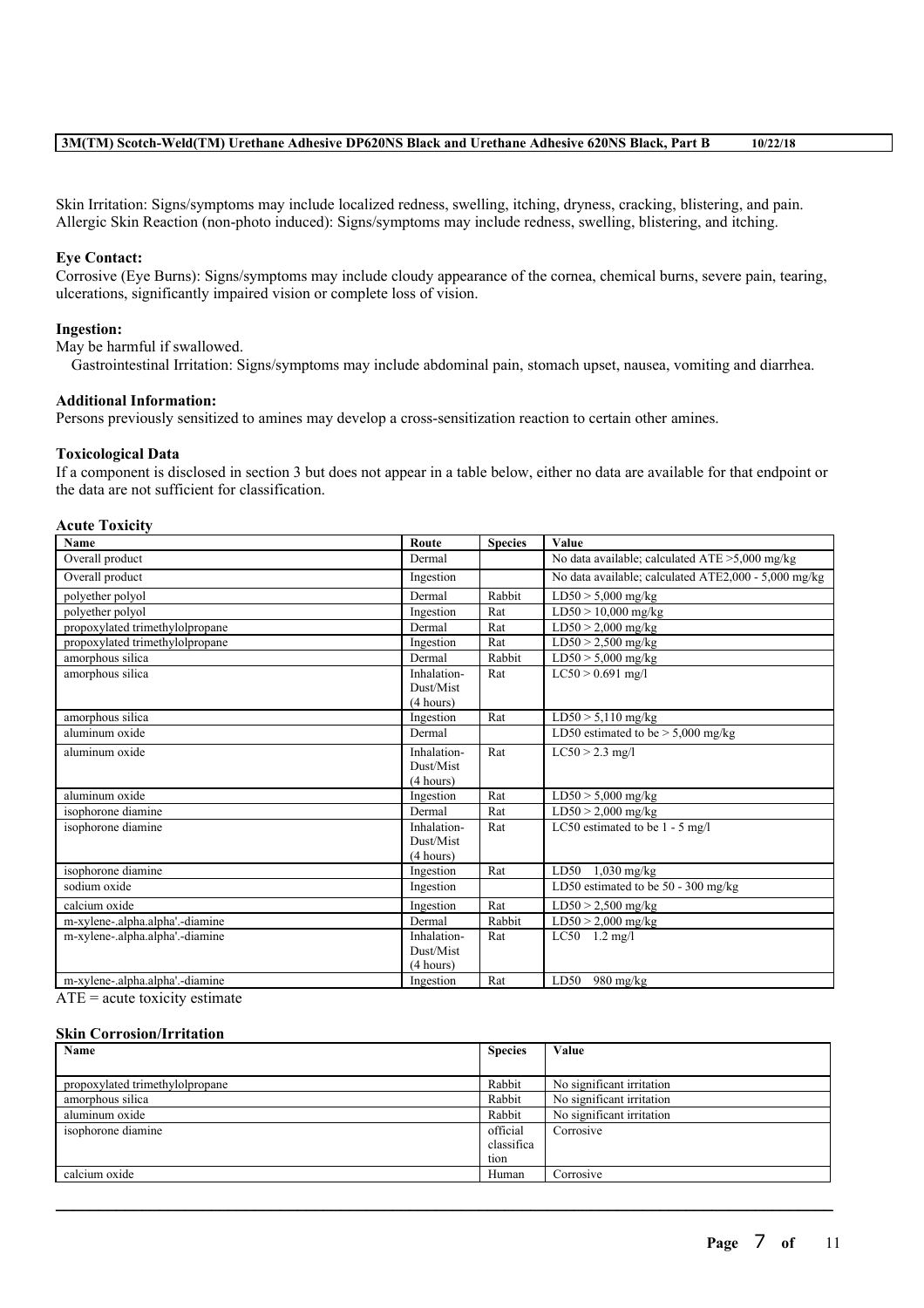### **3M(TM) Scotch-Weld(TM) Urethane Adhesive DP620NS Black and Urethane Adhesive 620NS Black, Part B 10/22/18**

| diamine<br>Ka.<br>Change of<br>m-<br>0 <sup>1</sup><br>، ۱۰۰۰ ۱۰<br>0.0117<br>'len<br>m. т.<br>ш |  |  |
|--------------------------------------------------------------------------------------------------|--|--|
|                                                                                                  |  |  |

### **Serious Eye Damage/Irritation**

| Name                            | <b>Species</b> | Value                     |
|---------------------------------|----------------|---------------------------|
|                                 |                |                           |
| propoxylated trimethylolpropane | Rabbit         | Mild irritant             |
| amorphous silica                | Rabbit         | No significant irritation |
| aluminum oxide                  | Rabbit         | No significant irritation |
| isophorone diamine              | Rabbit         | Corrosive                 |
| calcium oxide                   | Rabbit         | Corrosive                 |
| m-xylene-.alpha.alpha'.-diamine | Rabbit         | Corrosive                 |

### **Skin Sensitization**

| Name                            | <b>Species</b> | Value          |
|---------------------------------|----------------|----------------|
| amorphous silica                | Human          | Not classified |
|                                 | and            |                |
|                                 | animal         |                |
| isophorone diamine              | Guinea         | Sensitizing    |
|                                 | pig            |                |
| m-xylene-.alpha.alpha'.-diamine | Guinea         | Sensitizing    |
|                                 | pig            |                |

### **Respiratory Sensitization**

For the component/components, either no data are currently available or the data are not sufficient for classification.

### **Germ Cell Mutagenicity**

| $\sim$<br>Name                  | Route    | Value         |
|---------------------------------|----------|---------------|
|                                 |          |               |
| amorphous silica                | In Vitro | Not mutagenic |
| aluminum oxide                  | In Vitro | Not mutagenic |
| isophorone diamine              | In Vitro | Not mutagenic |
| isophorone diamine              | In vivo  | Not mutagenic |
| calcium oxide                   | In Vitro | Not mutagenic |
| m-xylene-.alpha.alpha'.-diamine | In Vitro | Not mutagenic |
| m-xylene-.alpha.alpha'.-diamine | In vivo  | Not mutagenic |

### **Carcinogenicity**

| Name             | Route                      | Species | Value                                          |
|------------------|----------------------------|---------|------------------------------------------------|
| amorphous silica | Not                        | Mouse   | Some positive data exist, but the data are not |
|                  | $\sim$ $\sim$<br>Specified |         | sufficient for classification                  |
| aluminum oxide   | Inhalation                 | Rat     | Not carcinogenic                               |

### **Reproductive Toxicity**

### **Reproductive and/or Developmental Effects**

| <b>Name</b>                     | Route     | Value                                  | <b>Species</b> | <b>Test Result</b> | <b>Exposure</b> |
|---------------------------------|-----------|----------------------------------------|----------------|--------------------|-----------------|
|                                 |           |                                        |                |                    | <b>Duration</b> |
| amorphous silica                | Ingestion | Not classified for female reproduction | Rat            | <b>NOAEL 509</b>   | generation      |
|                                 |           |                                        |                | mg/kg/day          |                 |
| amorphous silica                | Ingestion | Not classified for male reproduction   | Rat            | <b>NOAEL 497</b>   | generation      |
|                                 |           |                                        |                | mg/kg/day          |                 |
| amorphous silica                | Ingestion | Not classified for development         | Rat            | <b>NOAEL 1,350</b> | during          |
|                                 |           |                                        |                | mg/kg/day          | organogenesi    |
|                                 |           |                                        |                |                    | s               |
| isophorone diamine              | Ingestion | Not classified for development         | Rat            | <b>NOAEL 250</b>   | during          |
|                                 |           |                                        |                | mg/kg/day          | gestation       |
| m-xylene-.alpha.alpha'.-diamine | Ingestion | Not classified for female reproduction | Rat            | <b>NOAEL 450</b>   | l generation    |
|                                 |           |                                        |                | mg/kg/day          |                 |
| m-xylene-.alpha.alpha'.-diamine | Ingestion | Not classified for male reproduction   | Rat            | <b>NOAEL 450</b>   | generation      |
|                                 |           |                                        |                | mg/kg              |                 |
| m-xylene-.alpha.alpha'.-diamine | Ingestion | Not classified for development         | Rat            | <b>NOAEL 450</b>   | generation      |
|                                 |           |                                        |                | mg/kg/day          |                 |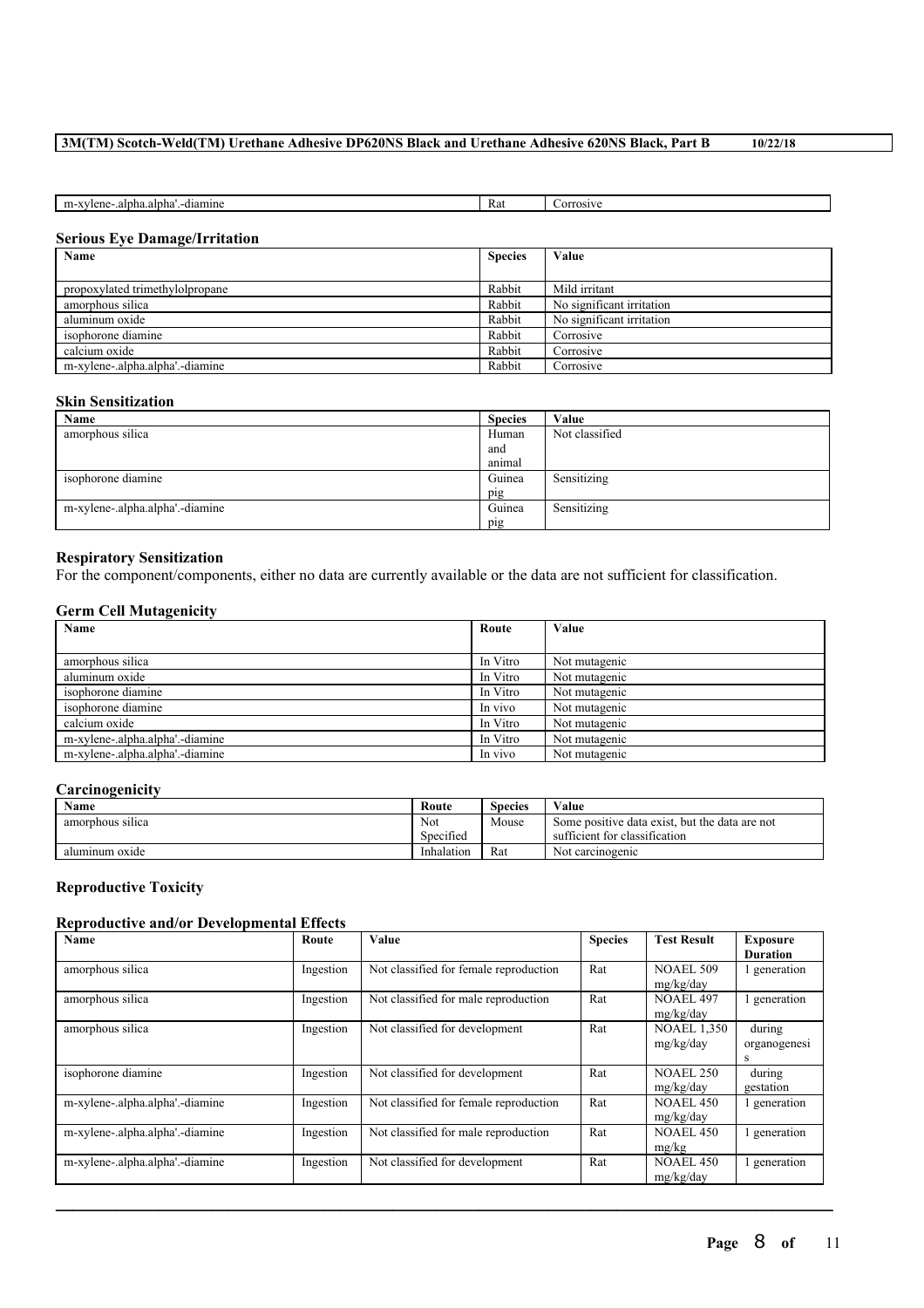### **Target Organ(s)**

### **Specific Target Organ Toxicity - single exposure**

| $\cdot$<br>Name          | Route      | Target Organ(s)        | Value                             | <b>Species</b> | <b>Test Result</b>   | <b>Exposure</b> |
|--------------------------|------------|------------------------|-----------------------------------|----------------|----------------------|-----------------|
|                          |            |                        |                                   |                |                      | <b>Duration</b> |
| isophorone diamine       | Inhalation | respiratory irritation | May cause respiratory irritation  | Rat            | LOAEL.               | 2 weeks         |
|                          |            |                        |                                   |                | $0.002 \text{ mg/l}$ |                 |
| calcium oxide            | Inhalation | respiratory irritation | May cause respiratory irritation  | <b>Not</b>     | <b>NOAEL Not</b>     | occupational    |
|                          |            |                        |                                   | available      | available            | exposure        |
| m-xylene-.alpha.alpha'.- | Inhalation | respiratory irritation | Some positive data exist, but the | <b>Not</b>     | <b>NOAEL Not</b>     |                 |
| diamine                  |            |                        | data are not sufficient for       | available      | avaliable            |                 |
|                          |            |                        | classification                    |                |                      |                 |

### **Specific Target Organ Toxicity - repeated exposure**

| Name                                | Route      | <b>Target Organ(s)</b>                                        | Value                                                                              | <b>Species</b> | <b>Test Result</b>            | <b>Exposure</b><br><b>Duration</b> |
|-------------------------------------|------------|---------------------------------------------------------------|------------------------------------------------------------------------------------|----------------|-------------------------------|------------------------------------|
| amorphous silica                    | Inhalation | respiratory system<br>silicosis                               | Not classified                                                                     | Human          | <b>NOAEL Not</b><br>available | occupational<br>exposure           |
| aluminum oxide                      | Inhalation | pneumoconiosis                                                | Some positive data exist, but the<br>data are not sufficient for<br>classification | Human          | <b>NOAEL Not</b><br>available | occupational<br>exposure           |
| aluminum oxide                      | Inhalation | pulmonary fibrosis                                            | Not classified                                                                     | Human          | <b>NOAEL Not</b><br>available | occupational<br>exposure           |
| isophorone diamine                  | Ingestion  | hematopoietic<br>system   liver  <br>kidney and/or<br>bladder | Not classified                                                                     | Rat            | <b>NOAEL 160</b><br>mg/kg/day | 13 weeks                           |
| m-xylene-.alpha.alpha'.-<br>diamine | Ingestion  | endocrine system  <br>blood   bone<br>marrow                  | Not classified                                                                     | Rat            | <b>NOAEL 600</b><br>mg/kg/day | 28 days                            |

### **Aspiration Hazard**

For the component/components, either no data are currently available or the data are not sufficient for classification.

### Please contact the address or phone number listed on the first page of the SDS for additional toxicological information **on this material and/or its components.**

# **SECTION 12: Ecological information**

### **Ecotoxicological information**

Please contact the address or phone number listed on the first page of the SDS for additional ecotoxicological information on this material and/or its components.

### **Chemical fate information**

Please contact the address or phone number listed on the first page of the SDS for additional chemical fate information on this material and/or its components.

# **SECTION 13: Disposal considerations**

### **13.1. Disposal methods**

Dispose of contents/ container in accordance with the local/regional/national/international regulations.

Dispose of completely cured (or polymerized) material in a permitted industrial waste facility. As a disposal alternative, incinerate uncured product in a permitted waste incineration facility. Proper destruction may require the use of additional fuel during incineration processes. If no other disposal options are available, waste product that has been completely cured or polymerized may be placed in a landfill properly designed for industrial waste. Empty drums/barrels/containers used for transporting and handling hazardous chemicals (chemical substances/mixtures/preparations classified as Hazardous as per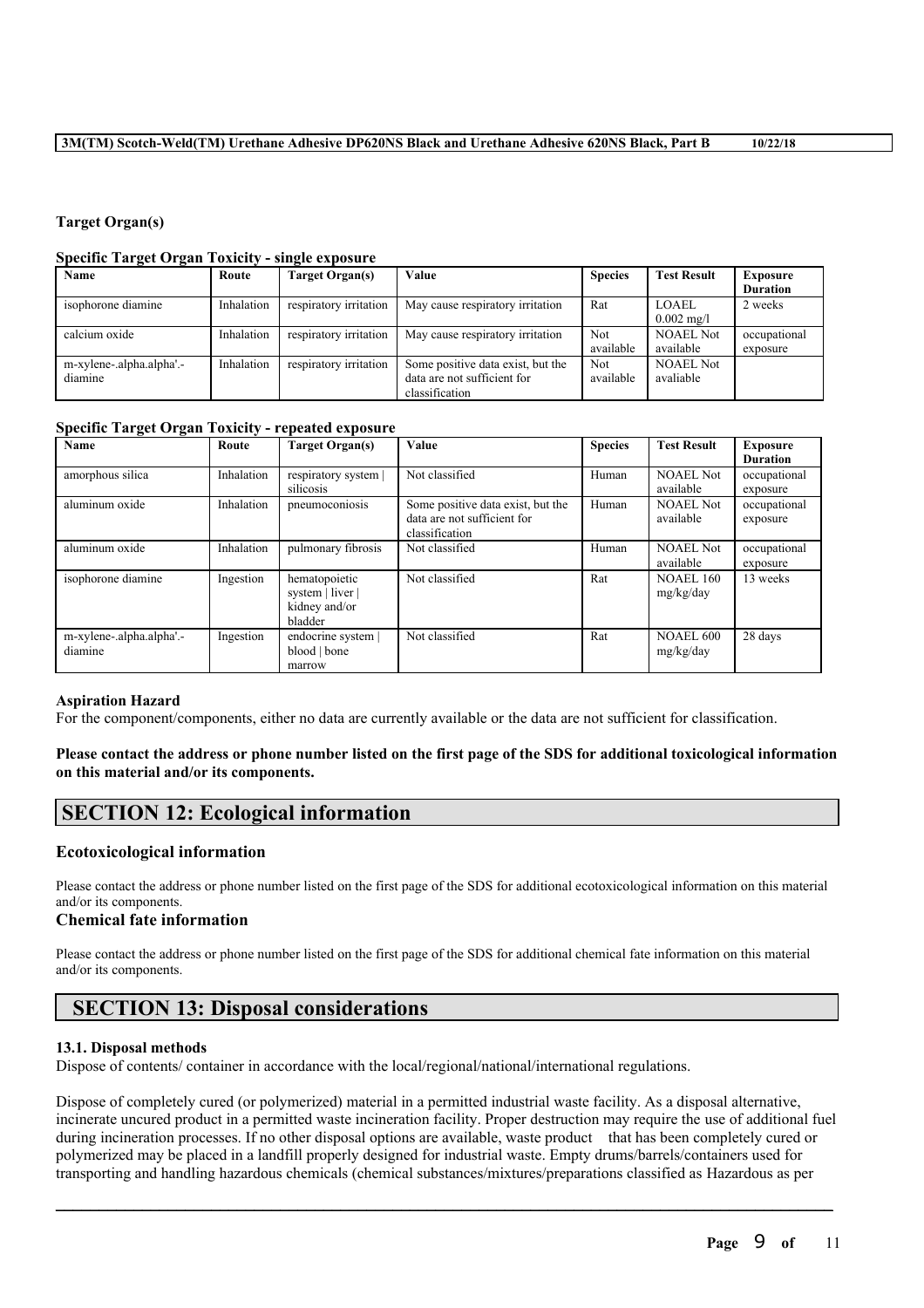### **3M(TM) Scotch-Weld(TM) Urethane Adhesive DP620NS Black and Urethane Adhesive 620NS Black, Part B 10/22/18**

applicable regulations) shall be considered, stored, treated  $\&$  disposed of as hazardous wastes unless otherwise defined by applicable waste regulations. Consult with the respective regulating authorities to determine the available treatment and disposal facilities.

### **EPA Hazardous Waste Number (RCRA):** Not regulated

# **SECTION 14: Transport Information**

For Transport Information, please visit http://3M.com/Transportinfo or call 1-800-364-3577 or 651-737-6501.

# **SECTION 15: Regulatory information**

### **15.1. US Federal Regulations**

Contact 3M for more information.

### **EPCRA 311/312 Hazard Classifications:**

**Physical Hazards**

Not applicable

### **Health Hazards**

Respiratory or Skin Sensitization

Serious eye damage or eye irritation

Skin Corrosion or Irritation

### Section 313 Toxic Chemicals subject to the reporting requirements of that section and 40 CFR part 372 (EPCRA):

**Ingredient**<br> **C.A.S. No**  $\frac{96 \text{ by Wt}}{1344-28-1}$ <br> **C.A.S. No**  $\frac{96 \text{ by Wt}}{1344-28-1}$ aluminum oxide 1344-28-1 Trade Secret 0.1 - 5 aluminum oxide (ALUMINUM OXIDE (FIBROUS FORMS ONLY))

1344-28-1 0.1 - 5

### **15.2. State Regulations**

Contact 3M for more information.

### **15.3. Chemical Inventories**

The components of this product are in compliance with the chemical notification requirements of TSCA. All required components of this product are listed on the active portion of the TSCA Inventory.

Contact 3M for more information.

### **15.4. International Regulations**

Contact 3M for more information.

**This SDS has been prepared to meet the U.S. OSHA Hazard Communication Standard, 29 CFR 1910.1200.**

 $\mathcal{L}_\mathcal{L} = \mathcal{L}_\mathcal{L} = \mathcal{L}_\mathcal{L} = \mathcal{L}_\mathcal{L} = \mathcal{L}_\mathcal{L} = \mathcal{L}_\mathcal{L} = \mathcal{L}_\mathcal{L} = \mathcal{L}_\mathcal{L} = \mathcal{L}_\mathcal{L} = \mathcal{L}_\mathcal{L} = \mathcal{L}_\mathcal{L} = \mathcal{L}_\mathcal{L} = \mathcal{L}_\mathcal{L} = \mathcal{L}_\mathcal{L} = \mathcal{L}_\mathcal{L} = \mathcal{L}_\mathcal{L} = \mathcal{L}_\mathcal{L}$ 

# **SECTION 16: Other information**

### **NFPA Hazard Classification**

**Health:** 3 **Flammability:** 1 **Instability:** 1 **Special Hazards:** None